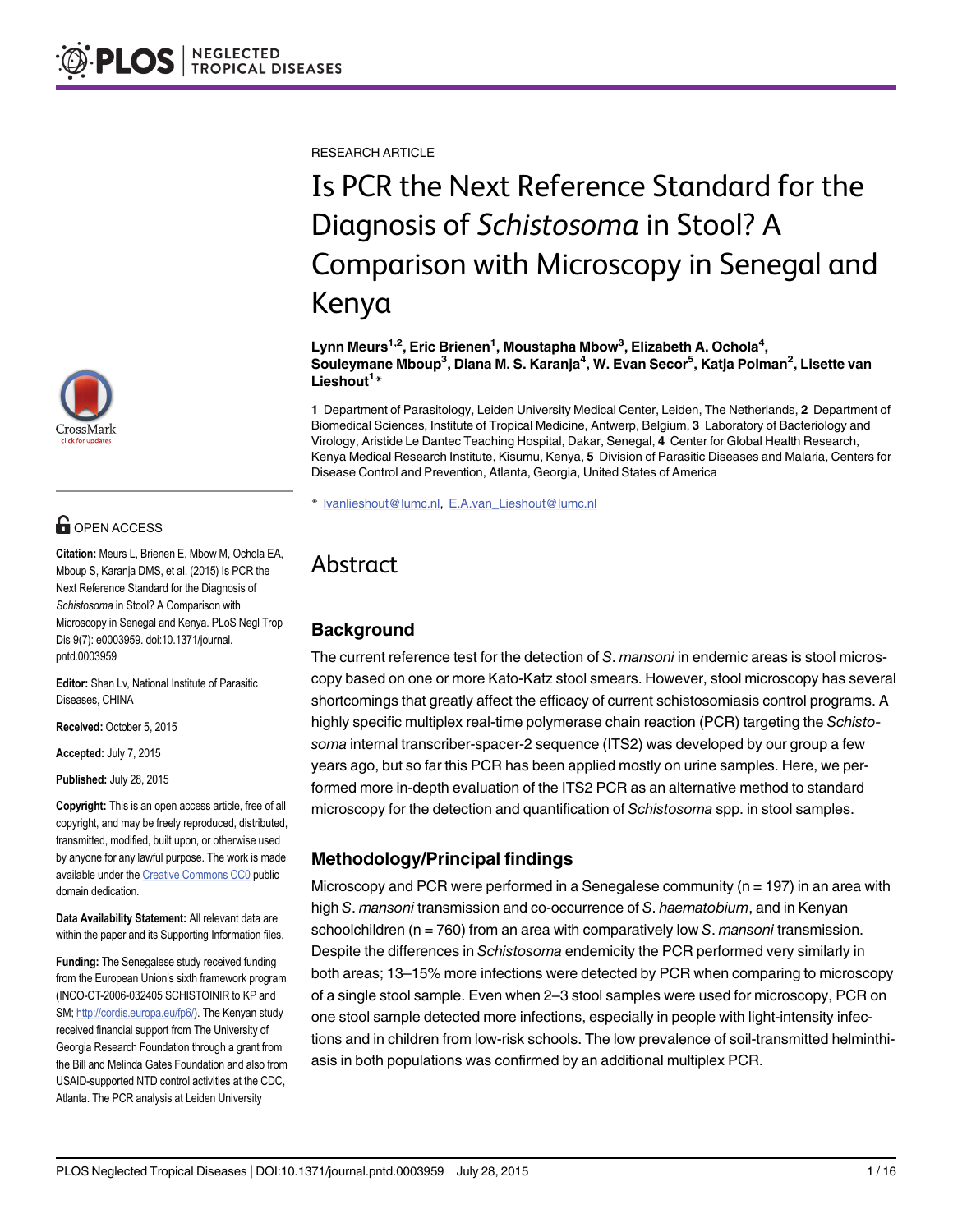<span id="page-1-0"></span>Medical Center was partly supported by the Prof. Dr. P.C. Flu-Foundation. The funders had no role in study design, data collection and analysis, decision to publish, or preparation of the manuscript.

Competing Interests: The authors have declared that no competing interests exist.

# Conclusions/Significance

The ITS2-based PCR was more sensitive than standard microscopy in detecting Schistosoma spp. This would be particularly useful for S. mansoni detection in low transmission areas, and post-control settings, and as such improve schistosomiasis control programs, epidemiological research, and quality control of microscopy. Moreover, it can be complemented with other (multiplex real-time) PCRs to detect a wider range of helminths and thus enhance effectiveness of current integrated control and elimination strategies for neglected tropical diseases.

# Author Summary

In the developing world, over 207 million people are infected with parasitic Schistosoma worms. Schistosoma mansoni is one of the most widespread species, and its routine diagnosis is based on microscopic detection of parasite eggs in stool samples. This technique is, however, highly observer-dependent and has suboptimal sensitivity. We compared the performance of stool microscopy with the highly specific real-time polymerase chain reaction (PCR) we recently described for the detection and quantification of parasite–specific DNA. We tested stool samples collected at two different epidemiological settings: a Senegalese population ( $n = 197$ ) from a high transmission area where S. *mansoni* and S. *haema*tobium are co-endemic and a Kenyan school population ( $n = 760$ ) selected from zones with comparatively low S. mansoni transmission. Microscopy mostly missed low intensity infections that PCR was able to detect. Consequently, the PCR may be very useful for the detection of S. mansoni in areas with low levels of infection. Furthermore, being a highly standardized diagnostic procedure, the PCR may improve schistosomiasis control programs, epidemiological research, and quality control of microscopy. Also it can be easily combined with other PCRs to detect a wider range of helminth infections in a single stool sample.

# Introduction

Schistosomiasis control strategies are currently based on mass drug administration (MDA) with praziquantel to populations at risk [[1](#page-12-0)]. Disease mapping, MDA allocation, and post-MDA monitoring of infection are based on standard microscopy techniques: urine filtration for Schistosoma haematobium, and Kato-Katz on stool for the other Schistosoma spp., including S. mansoni. However, these techniques are laborious and there are recognized deficiencies in their sensitivity, thereby limiting the accuracy of screening and monitoring results, and thus appropriate decision-making [[2\]](#page-12-0). This impairs the efficiency of global efforts to control and eventually eliminate schistosomiasis.

Better diagnostics have great potential to improve the quality of schistosomiasis control programs. For S. haematobium, a good alternative to standard microscopy is already available in the form of hematuria dipstick tests  $[3]$  $[3]$ . The diagnosis of S. *mansoni* however, still heavily relies on the Kato-Katz thick stool smear. Several other detection tools have been proposed, including the circumoval precipitin test on serum samples  $[4,5]$ , the FLOTAC technique on fecal samples [[6](#page-12-0)], and the point-of-care circulating cathodic antigen assay (POC-CCA) for detection of *Schistosoma* antigen in urine samples  $[7,8]$  $[7,8]$ . In addition, DNA-based methods,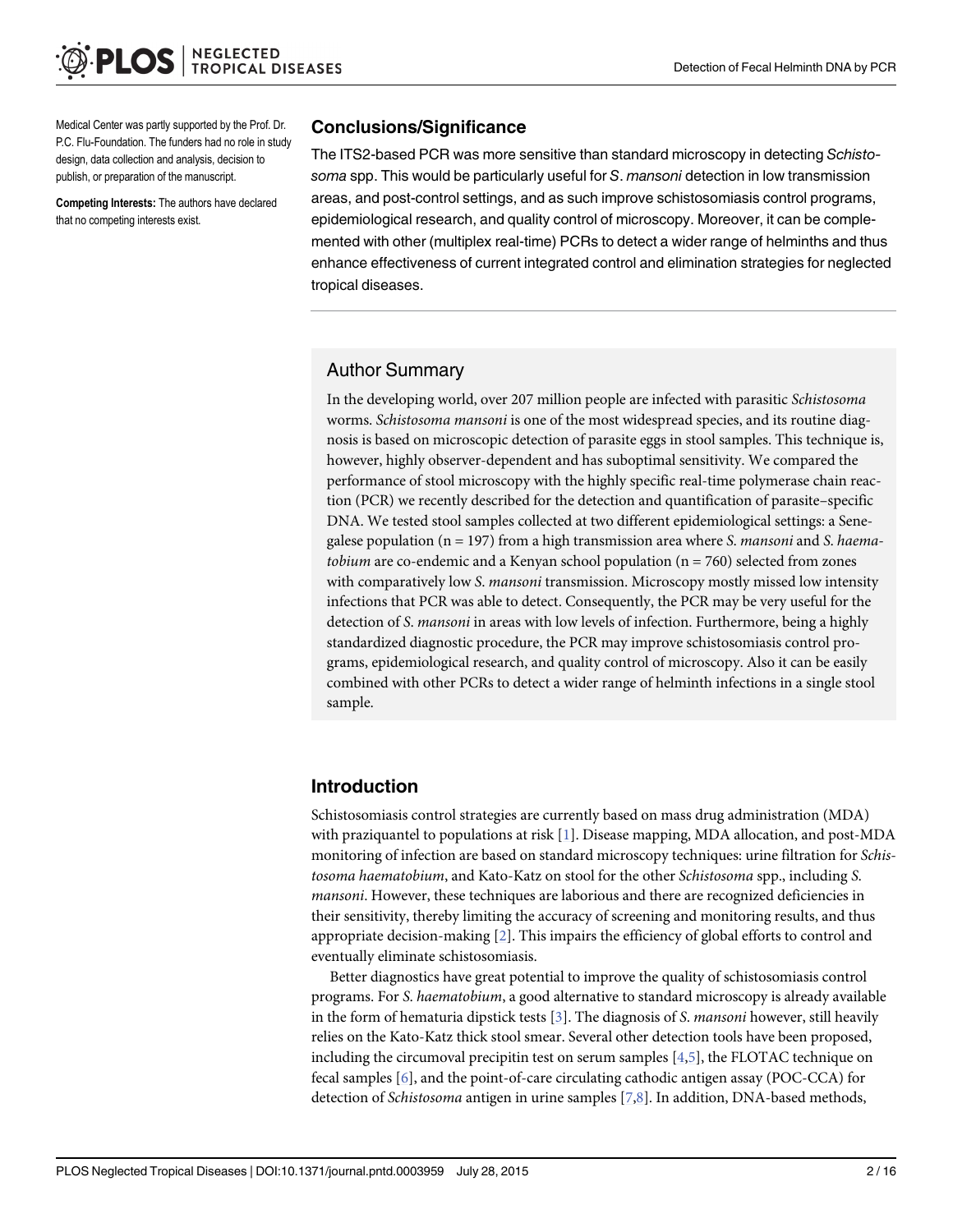<span id="page-2-0"></span>such as real-time polymerase chain reaction (PCR)-based techniques, are increasingly being used for the detection of *Schistosoma* spp. infections  $[9-18]$  $[9-18]$  $[9-18]$ . The advantage of microscopy over Schistosoma species-specific antigen tests is that they can detect multiple helminth species, and that they are quantitative. These features make them better apt for large-scale use in integrated neglected tropical disease (NTD) control programs than the single-pathogen tests. PCR, in a multiplex format, has the same above-mentioned advantages as microscopy but has greater flexibility. Indeed, a multiplex PCR can detect all (Schistosoma and other helminth) species at the same time, and at any moment after the stool has been collected. Moreover, PCR is a highly standardized diagnostic procedure and it can also be used to detect parasitic protozoa or other microorganisms that cannot be identified by Kato-Katz.

The aim of the present study was to compare Kato-Katz with PCR for the detection of Schistosoma—and soil-transmitted helminth (STH)—infections in stools from persons living in S. mansoni-endemic areas. To this end, stool samples from ongoing studies in two countries with different endemicity were examined using both tests.

# Materials and Methods

# Ethics statement

Informed and written consent was obtained from all participants prior to inclusion into the study. For minors, informed and written consent was obtained from their legal guardians and assent was obtained from the children. The Senegalese survey was part of a larger investigation on the epidemiology of schistosomiasis and innate immune responses (SCHISTOINIR) for which approval was obtained from the review board of the Institute of Tropical Medicine, the ethical committee of the Antwerp University Hospital and 'Le Comité National d'Ethique de la Recherche en Santé' of Senegal. All community members were offered praziquantel (40 mg/kg) and mebendazole (500 mg) treatment after the study according to WHO guidelines [[19](#page-13-0)]. The Kenyan survey was performed within the framework of the Schistosomiasis Consortium for Operational Research and Evaluation (SCORE). Ethical clearance from this study was obtained from the Scientific Steering Committee of the Kenya Medical Research Institute (KEMRI-SSC no. 1768), the Kenyan Ethical Review Committee, and the Institutional Review Board of the Centers for Disease Control and Prevention in the USA. All children who were positive for Schistosoma infection were treated with praziquantel (40 mg/kg), and those positive for STHs were treated with albendazole (400mg).

# Study areas

Samples were derived from one community-wide study population from a S. mansoni and S. haematobium co-endemic area in northern Senegal with high S. mansoni transmission [\[20](#page-13-0)– [22\]](#page-13-0), and from a population of schoolchildren living in a S. mansoni mono-endemic area with comparatively low transmission in western Kenya [[23](#page-13-0)]. The Senegalese survey was conducted in Ndieumeul and Diokhor Tack, two neighboring communities on the Nouk Pomo peninsula in Lac de Guiers (Guiers Lake). Details on this study area have been described elsewhere [[20](#page-13-0)– [22\]](#page-13-0). Stool and urine samples were collected between July and October 2009 and stool samples for PCR were stored for each participant. Stool samples from a subsample of 197 individuals with complete parasitological data were analyzed by PCR. The Kenyan survey was conducted in the Asembo division of the Rarieda district along the shores of Lake Victoria in western Kenya, within the framework of a larger study on the distribution of S. mansoni amongst school children. Eight to twelve-year-old children attending public primary schools within a 10km from the lake were included (12km wide transect). In this area, S. haematobium is virtually absent. Stool samples were collected between October 2010 and April 2011, preferentially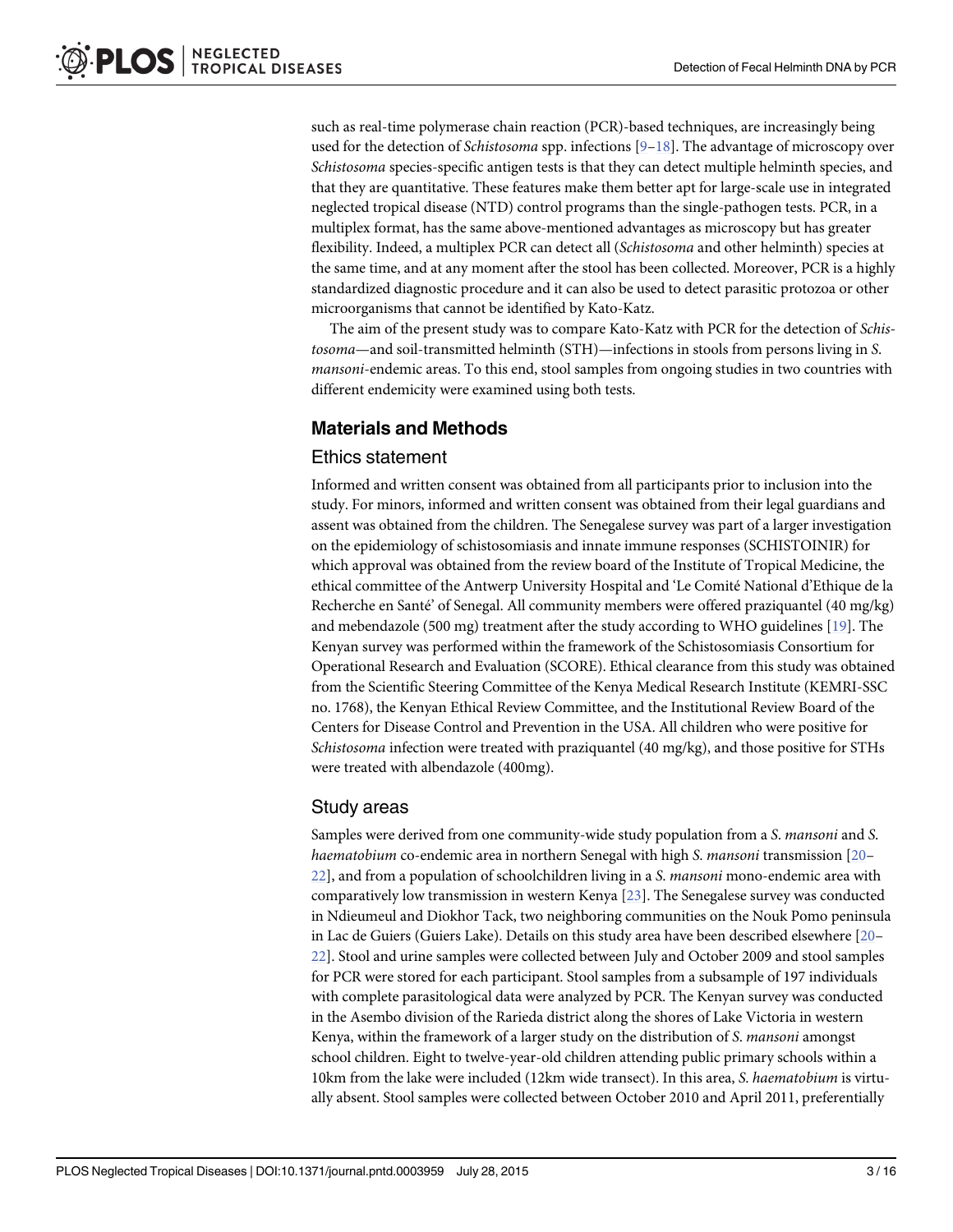<span id="page-3-0"></span>from the lower prevalence zones [[23](#page-13-0)], and PCR was performed in a subsample of 760 children from 40 schools with complete parasitological data (see also [S1 STARD Checklist](#page-11-0)).

# Diagnosis by microscopy

In Senegal, two stool and two urine samples were collected from each participant on consecutive days. From each stool sample, a duplicate 25 mg Kato-Katz slide was prepared for quantitative detection of *Schistosoma* spp. eggs and qualitative diagnosis of STHs *Ascaris lum*bricoides and Trichuris trichiura by microscopy  $[24–26]$  $[24–26]$  $[24–26]$  $[24–26]$ . Duplicate slides were examined by two different technicians >24h after preparation of the Kato-Katz smear, and for S. mansoni the average egg count was calculated. In addition, filtration of 10 ml of urine was performed using a 12 μm pore-size filter (Isopore, USA) according to standard procedures to detect S. hae*matobium eggs*  $[25]$  $[25]$ . Urine filters were read by a single technician. In Kenya, three stool samples were collected on consecutive days, and from each sample, duplicate 42 mg Kato-Katz slides were prepared for microscopy. Schistosoma mansoni was diagnosed quantitatively at least 24h after slide preparation. STHs were diagnosed qualitatively: A. lumbricoides and T. trichiura at 24h after slide preparation, and hookworm within 1h of slide preparation. Each slide was examined by two independent microscopists and the average was recorded. Urine filtration was not performed in Kenya. In both countries, microscopy was performed blinded to previous results, and S. mansoni infection intensity was expressed as the number of eggs detected per gram of feces (epg). Egg-based microscopy results were compared to DNA-based PCR results.

# Diagnosis by PCR

Real-time PCR was performed blinded to previous results. During preparation of the first stool sample, an additional amount of fecal material (~0.7ml) was sieved and diluted in 2ml of 96% ethanol [\[12](#page-13-0)]. Samples were frozen, transported to the Netherlands, and stored for weeks to months until PCR analysis was performed at the Leiden University Medical Center. Washing of samples, DNA isolation and the setup of the PCR were performed with a custom-made automated liquid handling station (Hamilton, Bonaduz, Switzerland).

For DNA isolation, 200μl of feces suspension was centrifuged and the pellet was washed twice with 1ml of phosphate-buffered saline. After centrifugation, the pellet was resuspended in 200μl of 2% polyvinylpolypyrolidone (Sigma) suspension and heated for 10 min at 100°C. After sodiumdodecyl sulfate–proteinase K treatment (2h at 55°C), DNA was isolated using QIAamp DNA-easy 96-well plates (QIAgen, Limburg, the Netherlands). In each sample,  $10^3$ PFU/mL Phocin Herpes Virus 1 (PhHV-1) was included within the isolation lysis buffer [\[27,28\]](#page-13-0).

A Schistosoma multiplex real-time PCR (Schisto-PCR) was performed as described previously [[29](#page-13-0)], with some minor modifications [[30](#page-14-0)]. This PCR targets the Schistosoma-specific internal transcriber-spacer-2 (ITS2) sequence of S. mansoni, S. haematobium, and S. intercalatum, as well as PhHV-1 as an internal positive amplification control. The ITS2-based PCR has been validated extensively with a panel of well-defined DNA and stool sample controls and is virtually 100% specific [[30](#page-14-0)]. Amplification was performed by heating samples for 15 minutes at 95°C, followed by 50 cycles, each of 15 seconds at 95°C and 60 seconds at 60°C. Another multiplex real-time PCR, the ANAS-PCR [\[31\]](#page-14-0), was performed for the detection of STHs Ascaris lumbricoides, Necator americanus, Ancylostoma duodenale and Strongyloides stercoralis. In contrast to the ANAS-PCR, the Schisto-PCR was not designed to differentiate between the different species tested.

Amplification, detection and data analysis were performed with the CFX96 Real-Time System version 1.1 (Bio-Rad, Hercules, CA) [\[29](#page-13-0)]. Negative and positive control samples were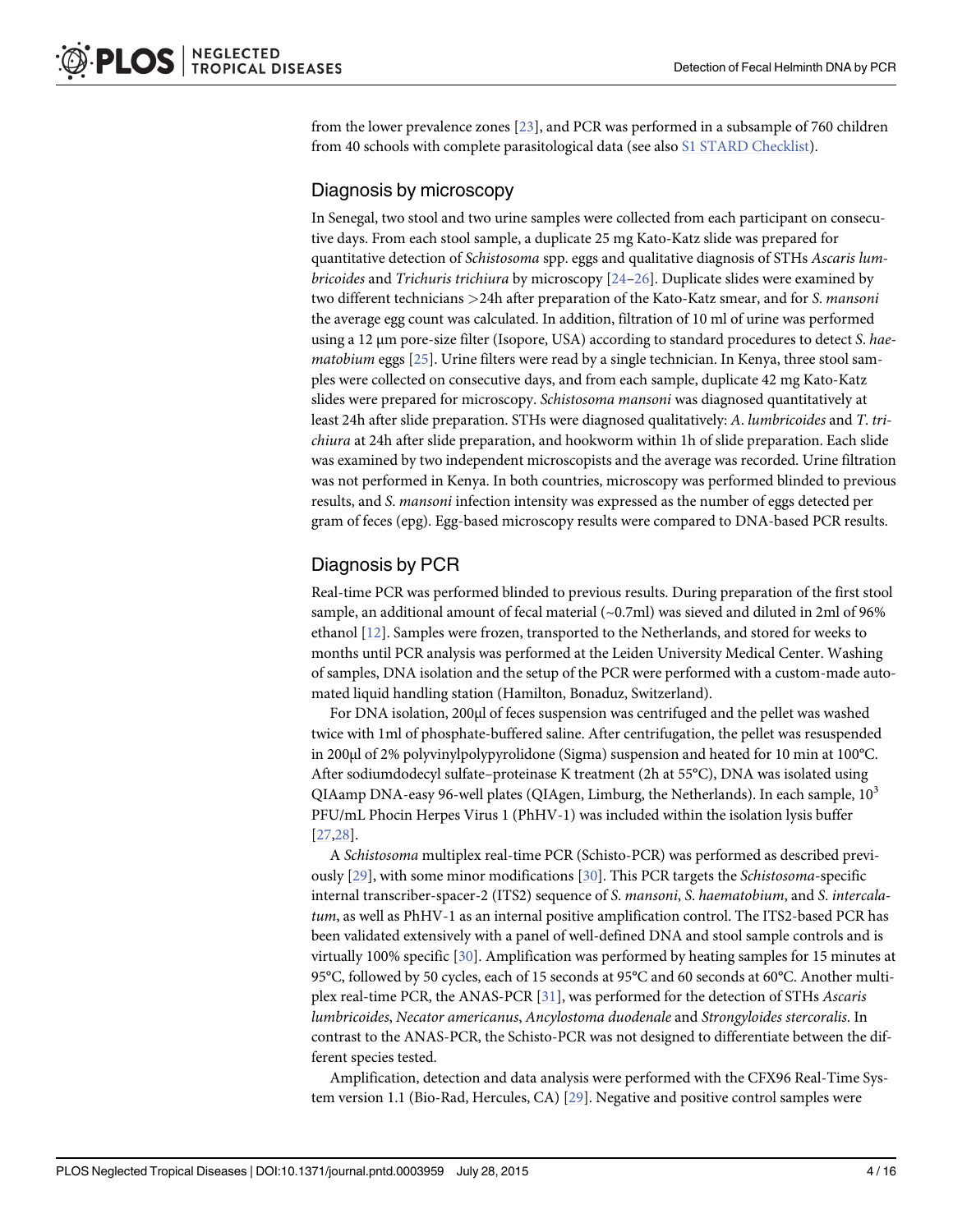<span id="page-4-0"></span>included in each PCR run. The PCR output from this system consisted of a cycle-threshold  $(C<sub>t</sub>)$  value, representing the amplification cycle in which the level of fluorescent signal exceeded the background fluorescence. Hence, low  $C_t$  values correspond to high parasite-specific DNA loads in the sample tested, and vice versa. The maximum  $C_t$  value was 50, and indicated DNAnegative stool samples. The  $C_t$  values of the internal PhHV-1 control were within the expected range for all samples, indicating that there was no evidence of inhibition of amplification in any of these samples.

### Data analysis

IBM SPSS 22.0 (SPSS, Inc.) was used for statistical analyses (see also [S1 Dataset](#page-11-0) and [S1 SPSS](#page-11-0) [Syntax\)](#page-11-0). Results were considered significant when the p-value was <0.05. Kappa (κ) values were calculated as follows to obtain the level of agreement between microscopy and PCR results beyond that which may be obtained by chance:

> $k = \frac{\text{observed test agreement}}{1 - \text{expected test agreement}}$ 1 - expected test agreement

Standard cut-off values were used for egg-based infection categories [\[1\]](#page-12-0): Schistosoma mansoni infections with 1–99 epg were classified as light-intensity, those with 100–399 epg as moderate, and those with  $\geq$ 400 epg as heavy-intensity infections. DNA loads as reflected by C<sub>t</sub>values were not normally distributed. Consequently, the Mann-Whitney U test was used to determine differences in DNA loads between S. mansoni egg-negative and S. mansoni egg-positive individuals, and the Kruskal-Wallis test to determine differences in DNA loads between the different egg-based infection categories. Spearman's rank correlation coefficients were calculated to investigate the correlation between egg- and DNA-based infection intensities, which did not show a linear trend.

In the Senegalese study subjects, we investigated whether PCR outcomes were influenced by S. haematobium infection status. The Pearson Chi<sup>2</sup> test (with continuity correction) was used to compare PCR positivity between those with and without S. haematobium infection. The Mann-Whitney U test was used to compare DNA loads in stool samples between individuals with and without *S. haematobium* eggs in urine, as well as between individuals with single *S*. mansoni and with mixed Schistosoma infections stratified according to S. mansoni infection intensity.

For the analysis of the Kenyan data at the school level, only schools with data on  $>$ 15 children were included (i.e. 24/40 schools). Pearson's correlation coefficients were calculated to investigate the correlation between egg- and DNA-based infection prevalences in the different schools. Schools were classified into three groups according to their distance from the shore of Lake Victoria: A) the highest prevalence zone  $\leq$ 1200m from the lake; B) moderate prevalence zone 1200-3800m from the lake; and C) lowest prevalence zone >3800m away.

# **Results**

### Schistosoma mansoni infection frequencies

When only the first stool sample was taken into account, microscopy detected S. *mansoni* infections in 57.4% of subjects in Senegal and in 19.2% of subjects in Kenya [\(Table 1](#page-5-0)) whilst PCR detected Schistosoma DNA in 72.6% and 32.4% of subjects, respectively. Thus, in Senegal, the Schisto-PCR detected 15.2% ((143–113)/197) more infections than microscopy, and in Kenya, 13.2% ((246–146)/760) more infections than microscopy. When two stool samples were taken into account, 68.5% and 25.9% S. mansoni-positives were detected by microscopy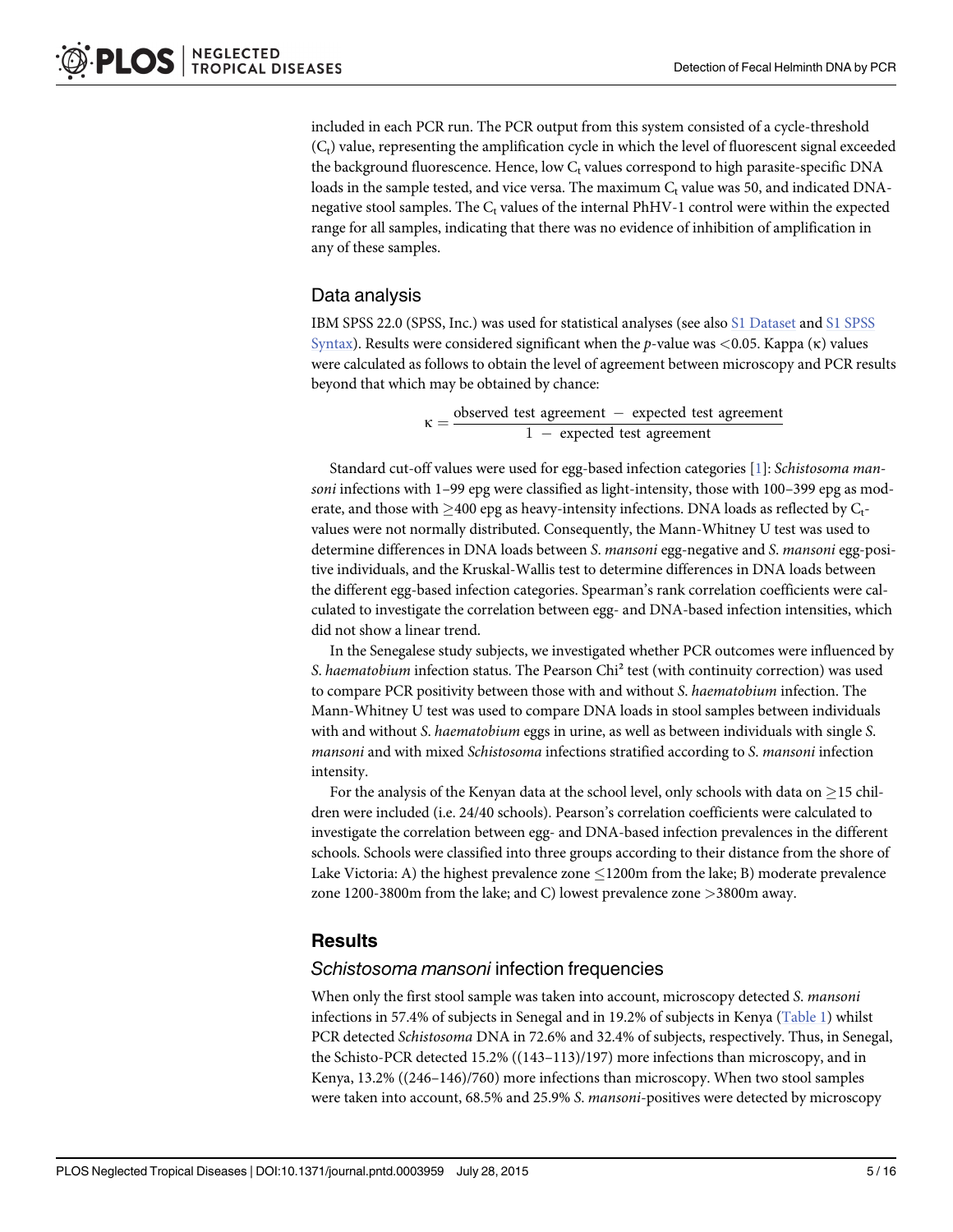| <b>Diagnostic</b><br>method | Number of stool sample(s) taken into<br>account <sup>a</sup> | Percentage of positives (n) |                     | Median infection intensity (range) <sup>b</sup> |                              |
|-----------------------------|--------------------------------------------------------------|-----------------------------|---------------------|-------------------------------------------------|------------------------------|
|                             |                                                              | Senegal                     | Kenya               | Senegal                                         | Kenya                        |
| <b>Microscopy</b>           |                                                              | 57.4% (113/<br>197)         | 19.2% (146/<br>760) | 200 (20-3120) epg                               | 18 (6-1482) epg              |
|                             | $\mathbf{2}$                                                 | 68.5% (135/<br>197)         | 25.9% (197/<br>760) | 200 (10-3470) epg                               | 15 (3-1221) epg              |
|                             | 3                                                            | N/A                         | 29.5% (224/<br>760) | N/A                                             | 12 (2-1164) epg              |
| <b>PCR</b>                  |                                                              | 72.6% (143/<br>197)         | 32.4% (246/<br>760) | $C_t$ = 22.1 (16.5–<br>37.9                     | $C_t$ = 24.6 (17.7–<br>38.1) |

#### <span id="page-5-0"></span>[Table 1.](#page-4-0) Percentages of S. mansoni-positives and infection intensities: Microscopy versus PCR.

a Stool samples were collected on consecutive days. In Senegal, a duplicate 25 mg Kato-Katz slide was prepared from each stool sample. Duplicate slides were examined by two different technicians, and the average egg count was calculated. In Kenya, a duplicate 42 mg Kato-Katz slide was prepared from each sample. Each slide was examined by two microscopists and the average was recorded.

<sup>b</sup> For egg-positive and/or PCR-positive individuals only.

doi:10.1371/journal.pntd.0003959.t001

in Senegal and Kenya, respectively. When three stool samples were taken into account in Kenya, 29.5% S. mansoni-positives were detected by microscopy. While the percentages of S. mansoni-positives detected by microscopy increased with an increasing number of stool samples, they were still lower than those detected by Schisto-PCR in a single stool sample, in both countries.

When based on the first stool sample, egg- and DNA-based results corresponded in 76.6%  $(\kappa = 0.500)$  and 81.8%  $(\kappa = 0.536)$  of subjects in Senegal and Kenya, respectively (Table 2). When egg counts were based on all stool samples provided (2 samples in Senegal and 3 in Kenya), test agreement increased to 81.7% ( $\kappa = 0.561$ ), and 86.3% ( $\kappa = 0.680$ ), respectively. Differences in test agreement between countries were mainly due to the fact that in Senegal, egg-negatives were more often found positive in PCR than in Kenya (>twofold difference). [Fig 1](#page-6-0) demonstrates that mainly low-intensity infections were missed when egg counts were based on only one stool sample.

| Country   | <b>Microscopy</b>                             |                                          | <b>PCR</b>                              |                                            |               |  |
|-----------|-----------------------------------------------|------------------------------------------|-----------------------------------------|--------------------------------------------|---------------|--|
|           | Number of stool samples taken<br>into account | Egg-based S. mansoni<br>infection status | <b>Percentage PCR-</b><br>positives (n) | Median C <sub>t</sub> -value<br>(IQR) $^a$ | (K)           |  |
| Senegal 1 |                                               | $\overline{\phantom{a}}$                 | 45.2% (38/84)                           | 28.4 (23.4–33.9)                           | 76.6% (0.500) |  |
|           |                                               | $+$                                      | 92.9% (105/113)                         | 21.1 (20.0-23.0)                           |               |  |
|           | $\overline{2}$                                | $\overline{\phantom{a}}$                 | 35.5% (22/62)                           | $32.0(28.2 - 34.6)$                        | 81.7% (0.561) |  |
|           |                                               | $+$                                      | 89.6% (121/135)                         | 21.6 (20.0-23.3)                           |               |  |
| Kenya     |                                               | $\overline{\phantom{a}}$                 | 19.4% (119/614)                         | $31.2(24.2 - 35.2)$                        | 81.8% (0.536) |  |
|           |                                               | $+$                                      | 87.0% (127/146)                         | 22.4 (20.6-26.7)                           |               |  |
|           | $\overline{2}$                                | $\overline{\phantom{a}}$                 | 14.4% (81/563)                          | $33.3(25.2 - 35.4)$                        | 85.1% (0.642) |  |
|           |                                               | $+$                                      | 83.8% (165/197)                         | 23.2 (21.0-29.0)                           |               |  |
|           | 3                                             | $\overline{\phantom{a}}$                 | 11.8% (63/536)                          | $34.1 (26.3 - 35.8)$                       | 86.3% (0.680) |  |
|           |                                               | $+$                                      | 81.7% (183/224)                         | 23.4 (21.1-30.7)                           |               |  |

Table 2. PCR results in S. mansoni egg-positives and-negatives.

a Median and IQR (interquartile range, calculated using Tukey's hinges) are given for egg-positive and/or PCR-positive individuals only.

doi:10.1371/journal.pntd.0003959.t002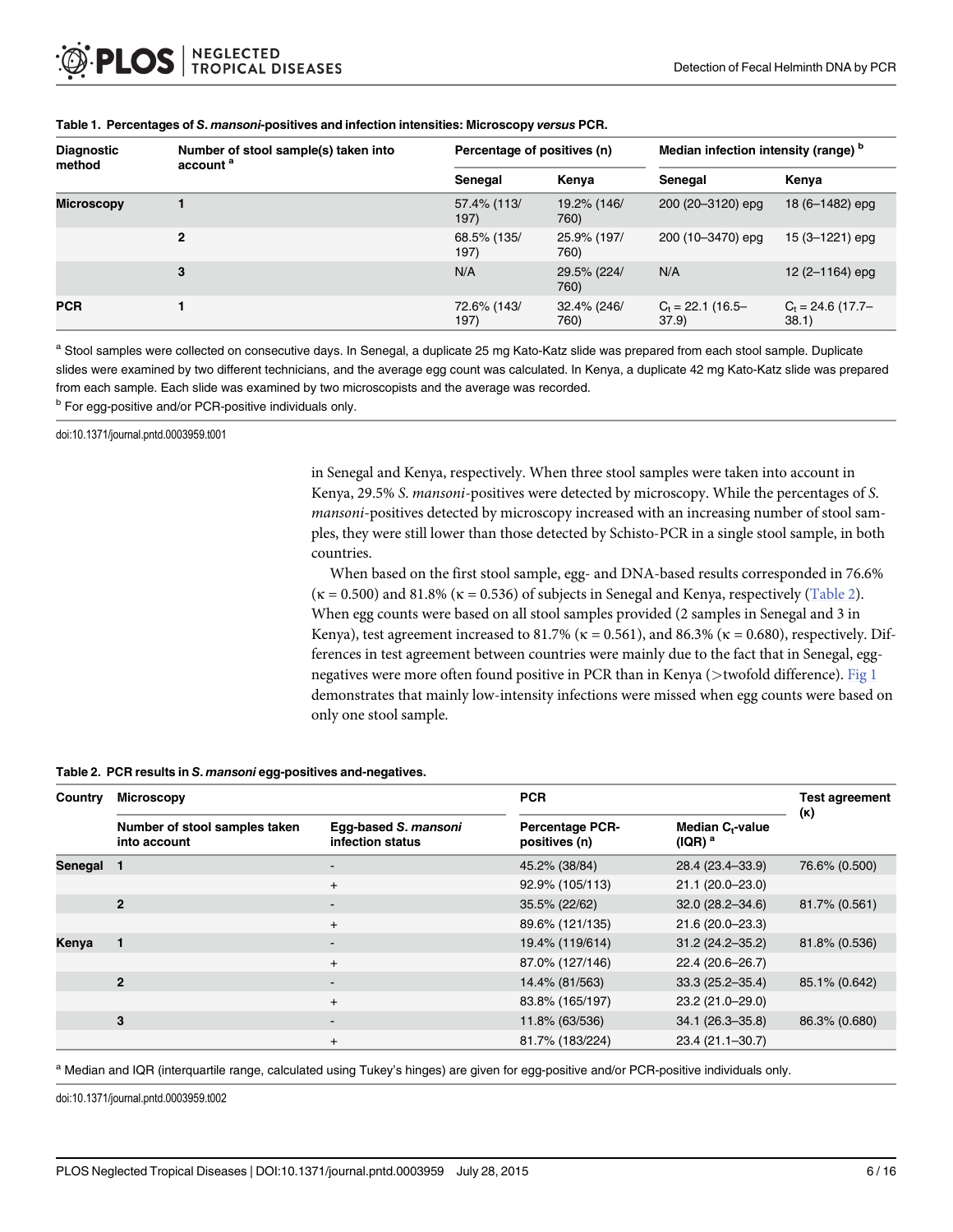<span id="page-6-0"></span>

### S. mansoni egg-based infection intensity

[Fig 1. R](#page-5-0)elationship between egg- and DNA-based S. mansoni infection intensity. Egg-based infection categories are based on microscopy with standard cut-offs [\[1\]](#page-12-0): infections with 1–99 epg were classified as light-intensity, those with 100–399 epg as moderate, and those with >400 epg as heavyintensity infections. DNA-based infection intensity is based on the cycle threshold (C<sub>t</sub>) value of the Schisto-PCR as described in the text. The solid line indicates the median C<sub>t</sub>-value. In Panel A, microscopy and PCR were performed on the same stool sample. In Senegal (left panel), 100% (40/40) of people with heavy infection intensities, 97% (33/34) of people with moderate egg counts, and 82% (32/39) of people with light infection intensities according to microscopy were PCR-positive, and in Kenya (right panel) 100% (7/7), 83% (15/18), and 87% (105/121), respectively. In Panel B, microscopy was based on either 2 stool samples in Senegal (left panel) or 3 stool samples in Kenya (right panel), while PCR was always based on one stool sample. In Senegal 100% (46/46) of people with heavy infection intensities, 90% (37/41) of people with moderate egg counts, and 79% (38/48) of people with light infection intensities according to microscopy were PCR-positive, and in Kenya 100% (4/4), 91% (20/22), and 80% (159/198), respectively. p-values for pairwise comparisons were adjusted for multiple testing. \*\* p<0.01; \*\*\* p<0.001.

doi:10.1371/journal.pntd.0003959.g001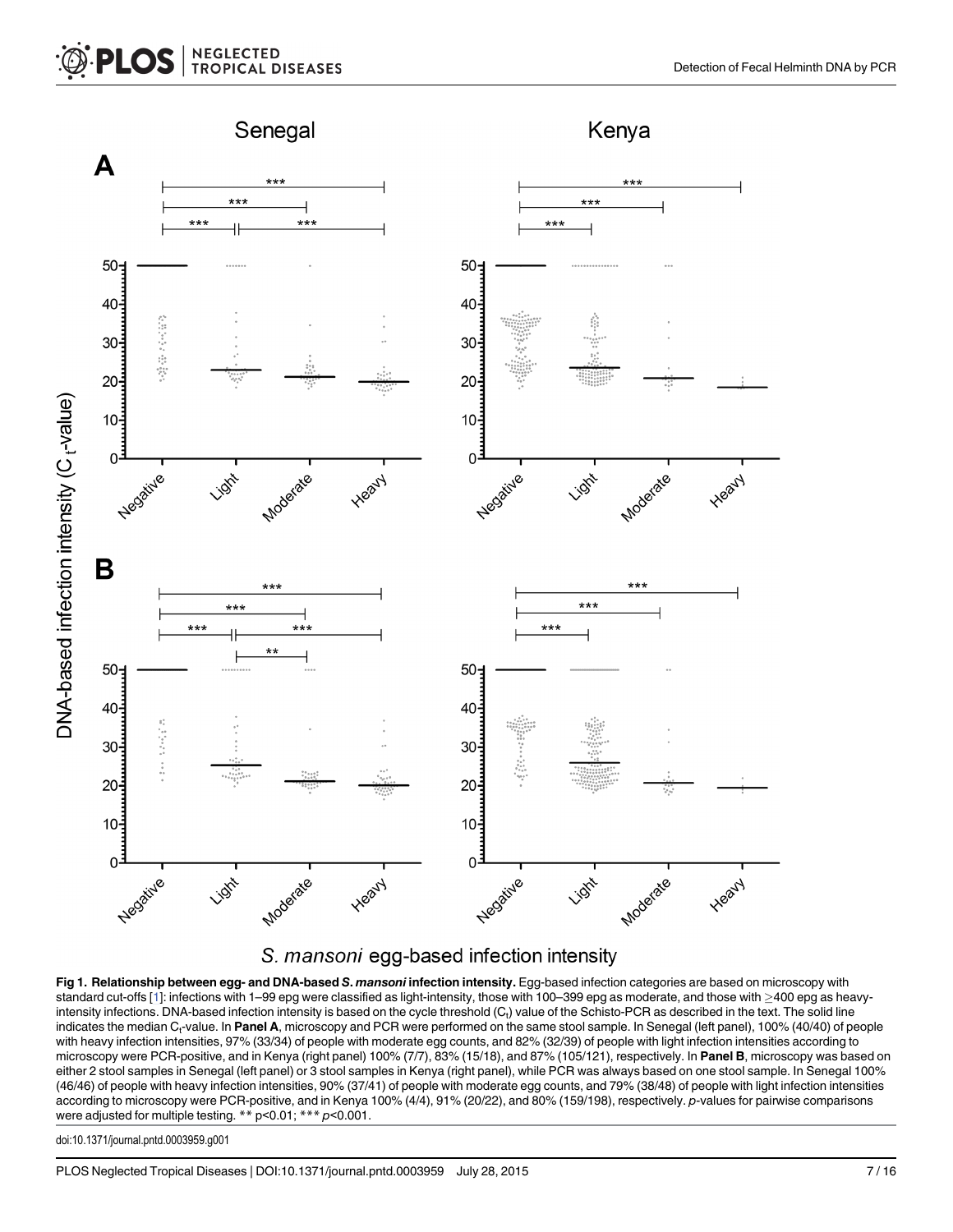### <span id="page-7-0"></span>Schistosoma mansoni infection intensities

People that were classified as having heavy infections by microscopy were always PCR-positive. Percentages of PCR-positives varied from 97% to 83% in the moderate egg count group, and from 79% to 87% in the group with light intensity infections. Median DNA loads were very similar in both countries for the different Schistosoma infection categories [\(Fig 1\)](#page-6-0).

In both countries, Spearman's rank correlations between egg- and DNA-based infection intensities were statistically significant  $(p<0.001)$  with correlation coefficients ranging from -0.638 to -0.782. These correlations became stronger with the number of stool samples that were taken into account ( $\rho = -0.747$  and  $\rho = -0.782$  for 1 and 2 stool samples, respectively, in Senegal;  $\rho = -0.638$ ,  $\rho = -0.708$ , and  $\rho = -0.738$  for 1, 2 and 3 stool samples, respectively, in Kenya).

# Effect of S. haematobium (co-)infection on PCR results

Based on standard microscopy on stool and urine, 80% (157/197) of the Senegalese subjects were infected with either Schistosoma spp. The majority of these infections (92/157) were mixed S. mansoni and S. haematobium infections. Single S. mansoni infections were found in 22%, and single S. haematobium infections in 11% of subjects (Table 3). Table 3 compares Schisto-PCR outcomes according to Schistosoma infection status (by microscopy). DNA-based infection frequencies were highest in those individuals with single S. mansoni and mixed infections and lowest in persons with single S. haematobium infections and those without any schistosome infection. As by definition, no Schistosoma eggs were observed in stools from uninfected people. In people with single S. haematobium infections, one would expect a similar (low) percentage of PCR-positives as in uninfected individuals. However, 59% of the single S. haematobium group was PCR positive, compared to 23% of the microscopy negatives  $(p = 0.009)$ . C<sub>t</sub>-values were comparable. Percentages of PCR-positives were similar in the single S. mansoni and mixed Schistosoma infection groups, but the mixed infection group showed significantly lower  $C_t$ -values ( $p = 0.003$ ), indicative of a higher intensity of infection. No effect of the presence of S. haematobium on  $C_t$ -values in mixed as compared to single S. mansoni infections was observed after stratification for egg-based S. mansoni infection intensity  $(Table 4)$  $(Table 4)$  $(Table 4)$ .

| Egg-based infection status <sup>a</sup> | <b>DNA-based results</b>     |                                |  |  |  |
|-----------------------------------------|------------------------------|--------------------------------|--|--|--|
|                                         | Percentage PCR-positives (n) | Median $C_t$ -value (IQR) $^b$ |  |  |  |
| <b>Mixed infections</b>                 | 89.1% (82/92) <sup>d</sup>   | 20.9 (19.8-22.9)               |  |  |  |
| Single S. mansoni                       | 90.7% (39/43)                | $22.5(21.1 - 25.2)$            |  |  |  |
| Single S. haematobium                   | 59.1% (13/22) <sup>c</sup>   | 29.7 (25.9-34.5)               |  |  |  |
| <b>Negative</b>                         | 22.5% (9/40)                 | $33.9(32.6 - 34.6)$            |  |  |  |

Table 3. PCR results according to Schistosoma infection status as assessed by microscopy in Senegal.

a Based on microscopy on 2 stool samples and 10ml of urine.

<sup>b</sup> Median and IQR (interquartile range, calculated using Tukey's hinges) are given for PCR-positive individuals only.

<sup>c</sup> Including one PCR-negative person with ectopic S. mansoni eggs in urine, but not in stool.

 $<sup>d</sup>$  Including 14 PCR-positives with ectopic S. mansoni eggs in both stool and urine, and S. haematobium in</sup> urine.

doi:10.1371/journal.pntd.0003959.t003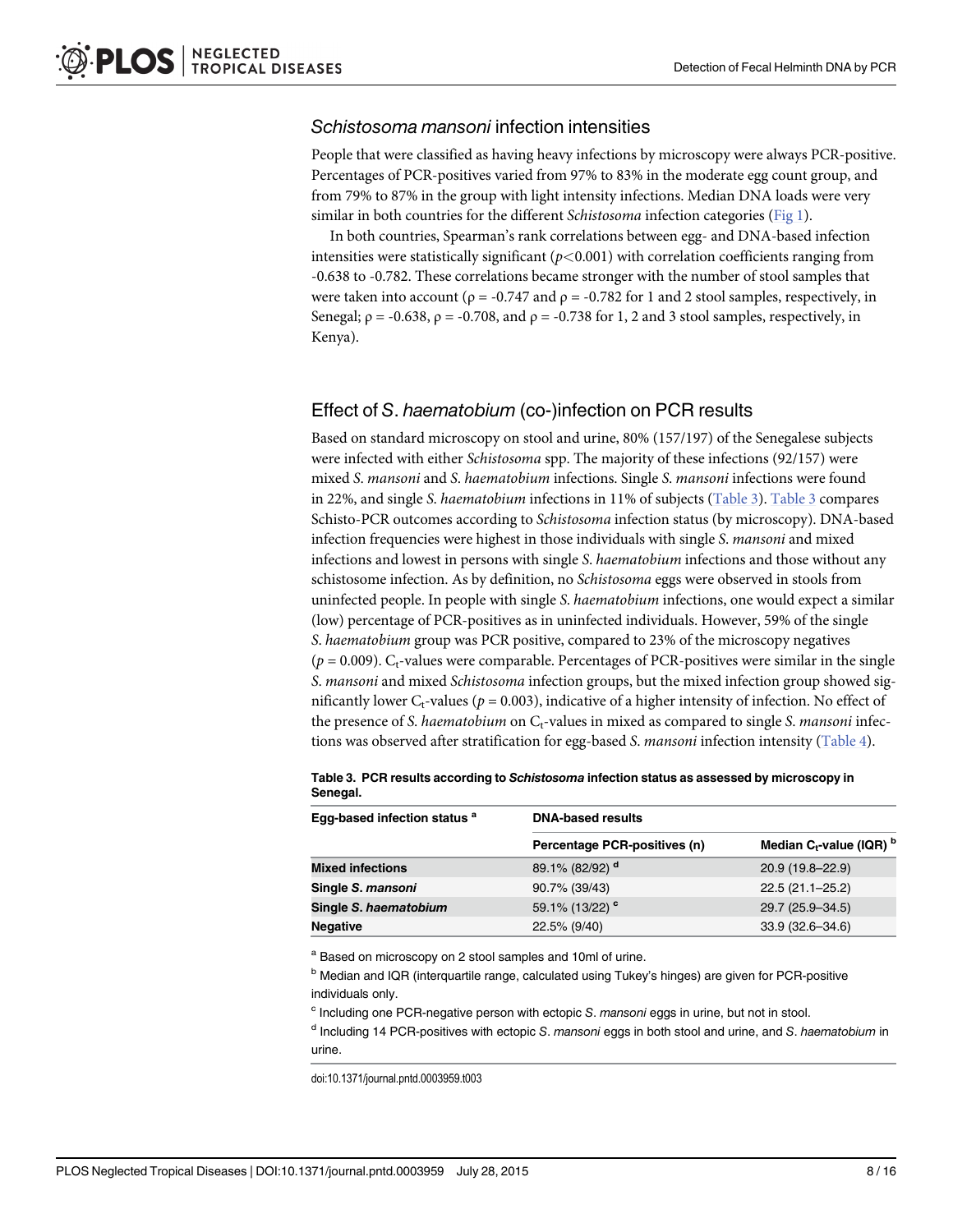| Egg-based S. mansoni infection<br>intensity | Single S. mansoni |                                              | <b>Mixed Schistosoma</b><br>infection |                                              | р-<br>value |
|---------------------------------------------|-------------------|----------------------------------------------|---------------------------------------|----------------------------------------------|-------------|
|                                             | n                 | Median C <sub>t</sub> -value<br>$($ IQR) $b$ | n                                     | Median C <sub>t</sub> -value<br>$($ IQR) $b$ |             |
| Light intensity $(1-99 \text{ erg})$        | 20                | 25.2 (22.8-28.1)                             | 18                                    | 22.7 (22.0-26.6)                             | 0.126       |
| Moderate intensity (100-399 epg)            | 10                | $21.3(20.7 - 22.1)$                          | 27                                    | 21.0 (20.3-22.9)                             | 0.674       |
| Heavy intensity $(>400 \text{ erg})$        | 9                 | 20.6 (19.4-22.2)                             | 37                                    | $20.0(18.9 - 21.0)$                          | 0.397       |
| Total                                       | 39                | 22.5 (21.1-25.2)                             | 82                                    | 20.9 (19.8-22.9)                             | 0.003       |

<span id="page-8-0"></span>[Table 4.](#page-7-0) The effect of mixed Schistosoma infection on C<sub>t</sub>-values in S. mansoni egg-positive and Schistosoma PCR-positive subjects.<sup>a</sup>

 $a$  Based on microscopy on 2 stool samples and  $>$ 10ml of urine.

**b Median and IQR (interquartile range, calculated using Tukey's hinges) are given for egg-positive and/or** PCR-positive individuals only.

doi:10.1371/journal.pntd.0003959.t004

### Variation in S. mansoni infection frequencies between Kenyan schools

To explore the diagnostic value of PCR on stool samples in identifying high-risk schools and/ or communities, Kenyan test results were analyzed at school level. Data for 24 schools with at least  $\geq$ 15 children per school, representing 688 school children, were aggregated. The median sample size per school was 27 (range 15–47). [Fig 2](#page-9-0) indicates a strong, linear correlation between the percentage of microscopy- and PCR-positives per school ( $p<0.001$ ). DNA-based infection frequencies were consistently higher than egg-based infection frequencies at the school level when both were based on the same stool samples, and PCR identified 25% (22/24 versus 16/24) more S. mansoni-positive schools than microscopy. When egg counts from all stool samples were taken into account, microscopy identified more S. mansoni-positive schools  $(20/24)$ , and also more high-risk schools (infection frequencies  $\geq$  50% [[1](#page-12-0)]), as compared to when only the first stool sample was taken into account ( $Fig 2$ ). In those high-risk schools, eggbased infection frequencies calculated from three stool samples (six slides) were as high as, or higher than DNA-based infection frequencies. In low-risk schools on the other hand (infection frequencies <10%), PCR detected more infections than microscopy on three stool samples, and it detected more positive schools.

### Soil-transmitted helminth infections

In addition to Schistosoma, we investigated the occurrence of STH infections by Kato-Katz and ANAS-PCR. In both study areas, microscopy indicated low prevalences of STH infections and this was confirmed by PCR  $(Table 5)$  $(Table 5)$ . The two techniques detected similar percentages of A. lumbricoides-positives in both countries. Hookworm was only present in Kenya, and the ANAS-PCR showed that these infections only involved N. americanus. Interestingly, PCR detected more than threefold the number of hookworm infections than microscopy.

### **Discussion**

There are only a handful of studies that compared PCR outcomes with the reference method that is routinely used in endemic areas, i.e. microscopy on Kato-Katz smears [[9\]](#page-12-0). Moreover these studies used different PCR targets [[9](#page-12-0)]. A real-time PCR targeting the cytochrome c oxidase subunit I (cox1) of S. mansoni found similar percentages of S. mansoni-positives as standard microscopy in a Senegalese population  $[12]$ . The sensitivity of this PCR was found to be suboptimal because the *cox*1 region shows considerable genetic variation  $[32]$  $[32]$  $[32]$ . PCRs based on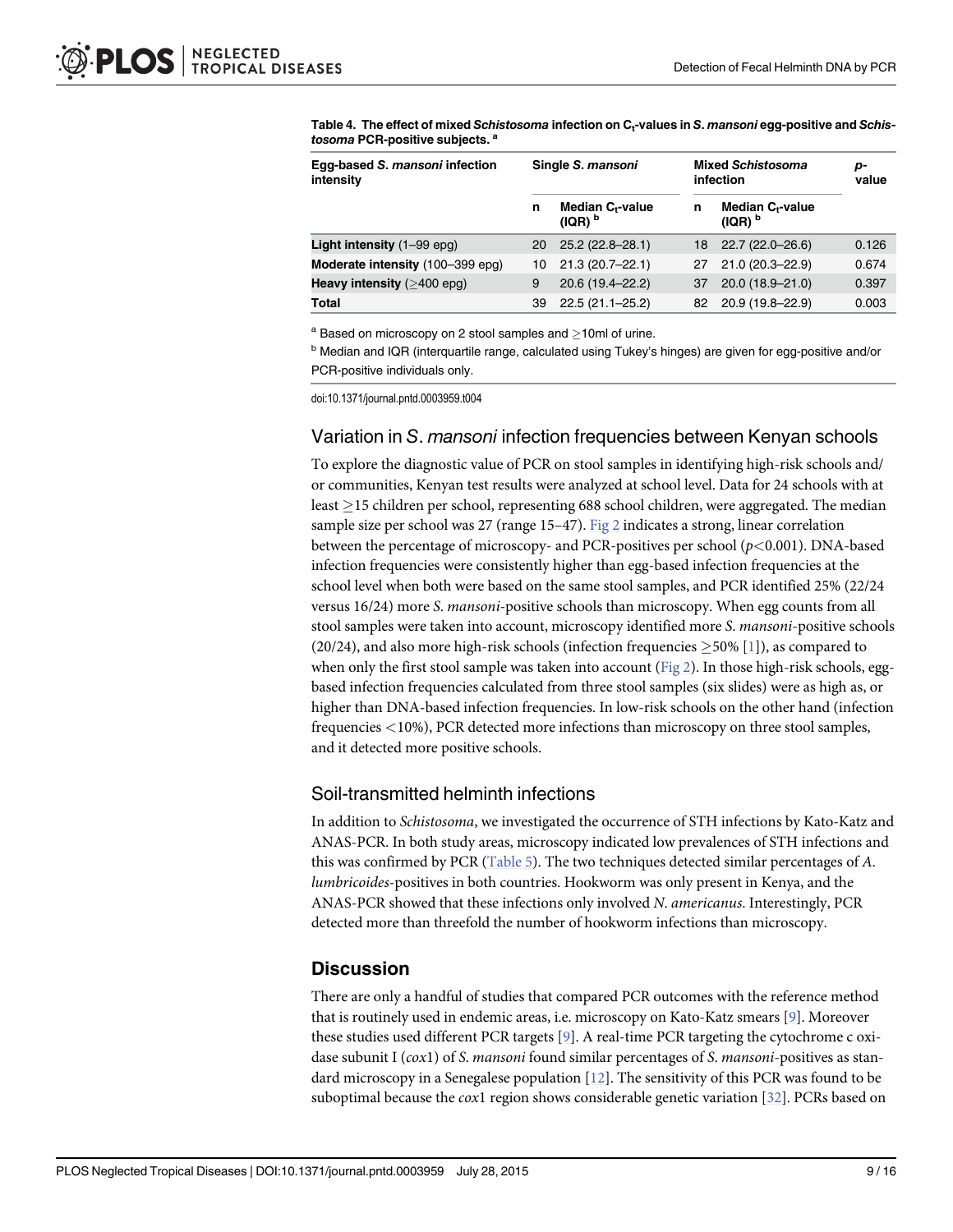# <span id="page-9-0"></span>**NEGLECTED<br>TROPICAL DISEASES**



S. mansoni egg-based infection frequency (%)

[Fig 2. R](#page-8-0)elationship between egg- and DNA-based S. mansoni infection frequencies in Kenyan schools. Orange dots refer to infection frequencies based on microscopy performed on one stool sample, and green dots to infection frequencies based on three stool samples. Solid lines indicate regression lines and the dotted lines indicate their corresponding 95% confidence intervals. Schools with samples sizes <15 were excluded. Pearson's correlation coefficients were 0.850 and 0.826, respectively (both p<0.001). 'A' indicates schools located within 1200m of the Victoria Lake, 'B' those between 1200 and 3800m, and 'C' indicates schools located farther than 3800m from the Lake (Foo et al., manuscript in preparation).

doi:10.1371/journal.pntd.0003959.g002

the 121-bp tandem-repeat sequence showed more promising results with 7 to 28% higher percentages of S. mansoni infections detected than standard microscopy  $[10,13,17,33-37]$  $[10,13,17,33-37]$  $[10,13,17,33-37]$  $[10,13,17,33-37]$  $[10,13,17,33-37]$  $[10,13,17,33-37]$  $[10,13,17,33-37]$  $[10,13,17,33-37]$ . In contrast to the ITS2-based real-time PCR used in the present study however [[29\]](#page-13-0), this PCR cannot quantify DNA loads. The present study was the first to compare standard microscopy to an improved Schisto-PCR targeting the conserved ITS2 sequence.

The ITS2-based PCR detected 13–15% more Schistosoma-positive individuals than microscopy when both tests were performed on the same stool sample. These trends were very similar in the north of Senegal where *S. mansoni* prevalences are high  $[20]$  $[20]$  $[20]$ , and in the west of Kenya using stools from schools that had considerably lower S. mansoni prevalences [\[23\]](#page-13-0). In Kenya, 25% more schools with S. mansoni-infected children were identified based on PCR as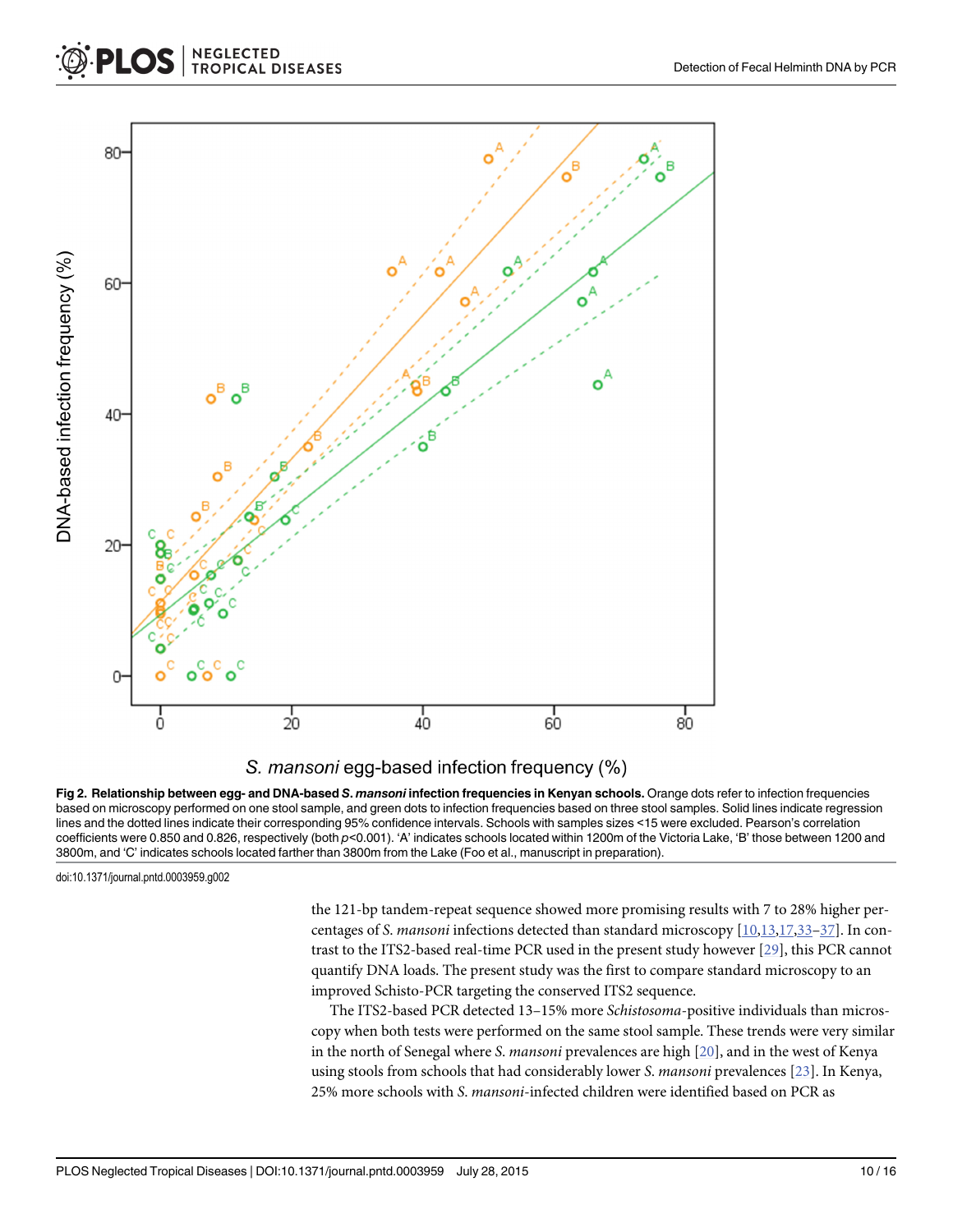| <b>Study site</b> | <b>Helminth species</b> | Percentage egg-positives (n) <sup>a</sup> | Percentage PCR-positives (n) |
|-------------------|-------------------------|-------------------------------------------|------------------------------|
| Senegal           | A. lumbricoides         | 2.8(6)                                    | 2.4(5)                       |
|                   | N. americanus           | N/A                                       | 0.0(0)                       |
|                   | A. duodenale            |                                           | 0.0(0)                       |
|                   | S. stercoralis          | N/A                                       | 0.9(2)                       |
|                   | <b>T.</b> trichiura     | 0.5(1)                                    | N/A                          |
| Kenya             | A. lumbricoides         | 4.3(33)                                   | 6.3(48)                      |
|                   | N. americanus           | 3.3(25)                                   | 12.6 (96)                    |
|                   | A. duodenale            |                                           | 0.0(0)                       |
|                   | S. stercoralis          | N/A                                       | 0.9(7)                       |
|                   | <b>T.</b> trichiura     | 9.5(72)                                   | N/A                          |

#### <span id="page-10-0"></span>[Table 5.](#page-8-0) Diagnosis of soil-transmitted helminths by Kato-Katz and PCR.<sup>a</sup>

 $a$  Total sample sizes were n = 197 in Senegal and n = 760 in Kenya. Two and three stools samples were taken into account in Senegal and Kenya, respectively.

doi:10.1371/journal.pntd.0003959.t005

compared to microscopy. We observed that the number of egg-positive individuals increased as more stool samples were taken into account. It is indeed well-known that the sensitivity of microscopy increases as more consecutive stool samples are included in the analysis [\[38\]](#page-14-0). This is likely due to the variability of egg counts for an individual with a given worm load [\[39,40](#page-14-0)]. More S. mansoni egg-negatives tested positive in PCR in Senegal than in Kenya. This betweencountry difference may be due to methodological differences between the two studies, such as the amount of fecal material examined per stool sample. In Senegal, 2x25mg fecal material was examined per stool sample while in Kenya 2x42mg was examined per stool sample and this may have resulted in relatively more false negative microscopy results for S. mansoni in Senegal. In addition, the co-occurrence of S. haematobium in the Senegalese population may have resulted in 'false-positive' PCR results, as the PCR may pick up some occasional S. haematobium DNA present in the stools.

Trends for S. mansoni infection intensities were very similar to those of infection frequencies. While both PCR and microscopy proved adequate to detect S. mansoni infections with higher egg loads and, consequently higher fecal DNA loads, light infections were more likely to be missed by microscopy. People with light infections often showed low Schistosoma DNA levels in stool, and were egg-negative when one stool sample was considered. When more stool samples were tested, these people tended to shift from the negative egg-based infection category towards the light-intensity infection group. Likewise, comparison of the two techniques in Kenya showed that S. mansoni infections in children from schools with low prevalence and intensity were more likely to be missed by microscopy than those from schools with higher prevalence and intensity. It is indeed known that the sensitivity of microscopy is especially low in light-intensity infections, and in low-transmission areas  $[40]$  $[40]$ . Apparently, PCR does not suffer (as much) from this problem and may therefore be particularly useful in such situations. The strong correlation between egg counts and DNA loads in Senegal and Kenya, as well as between egg- and DNA-based infection frequencies in Kenyan schools suggests that DNA loads and DNA-based prevalences can be linked with egg counts and egg-based prevalences, respectively. This implies that the cut-offs which are based on S. mansoni egg counts and that are currently used for the allocation of control interventions (e.g. for MDA  $[1]$  $[1]$ ), may be conveniently translated into cut-offs based on fecal Schistosoma DNA loads. More studies are needed to assess this into more detail and in more geographical areas  $[41]$ .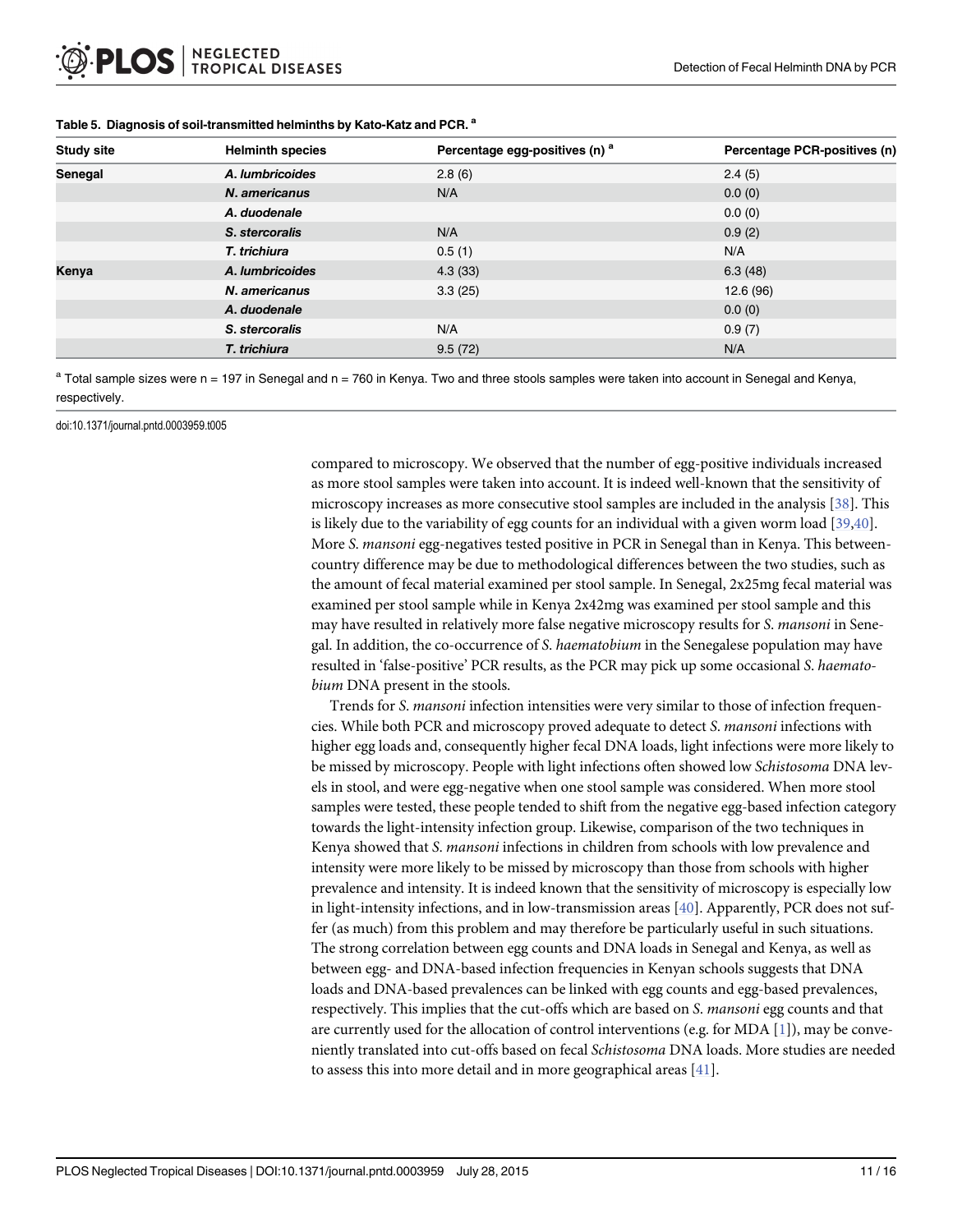<span id="page-11-0"></span>We found the performance of the Schisto-PCR to be very similar in Senegal and in Kenya, despite differences in the level of Schistosoma transmission, geographic S. mansoni strains, coinfecting helminths, and demographic composition as well as genetic background of the study population. An additional advantage of PCR is that it is more objective and uniform than microscopy. It does not suffer from methodological variations (e.g. number and volume of stool samples, calculation of average egg count, quality of microscopy), or inter-observer variation, and it is less error-prone. Moreover, stool samples can be stored for later analysis by PCR and if needed, in a central laboratory. Hence, the Schisto-PCR may be particularly useful as an epidemiological tool to reliably compare levels of infection between geographical areas and between studies  $[42]$ . In addition, PCR can be used as a reference standard to assess the quality of locally used (reference) methods, and to compare the accuracy of diagnostic procedures between different study sites [[43](#page-14-0)].

Multiplex PCR allows the detection of multiple helminth species, and this spectrum can be further expanded by combining different multiplex PCRs such as the Schisto-PCR and ANAS-PCR. In the present study, the ANAS-PCR confirmed microscopy results showing relatively low levels of STH infections. While microscopy and PCR gave similar results for A. lumbricoides, PCR was more sensitive in the detection of N. americanus than microscopy. These results are in accordance with previous studies that suggested multiplex PCR to be more sensitive than, or as sensitive as, microscopic techniques for the detection of hookworm and A. lumbricoides in areas of low STH transmission [[44](#page-14-0)–[46\]](#page-14-0). Additional advantages of the ANAS-PCR are that it can also detect S. stercoralis and that it can differentiate between the two common hookworm species N. americanus and A. duodenale. Very recently, our group further extended the Schisto- and ANAS- multiplex PCRs to include T. trichiura. In the near future, it will thus be possible to detect not only Schistosoma spp. but also the other most important intestinal helminths–A. lumbricoides, N. americanus, A. duodenale, S. stercoralis, and T. trichiura [\[47\]](#page-15-0)–in one single analysis. This is not possible by microscopy.

# Conclusion

In this study, we extensively evaluated the ITS2-based Schisto-PCR on stool samples for the detection of S. mansoni and showed that it outperforms standard microscopy on Kato-Katz smears. The Schisto-PCR was more sensitive in detecting S. mansoni than standard microscopy, which makes it particularly useful in low transmission areas, and consequently, in postcontrol settings. As such, it can be used in the context of schistosomiasis control and elimination, but also for epidemiological research, and for quality control of microscopy. Moreover, it can be complemented with other PCRs such as the ANAS-PCR to detect a wider range of helminths. In this way, DNA-based diagnostic tools may aid in enhancing effectiveness of current integrated NTD control and elimination.

# Supporting Information

[S1 STARD Checklist](http://www.plosone.org/article/fetchSingleRepresentation.action?uri=info:doi/10.1371/journal.pntd.0003959.s001). (DOC) [S1 Dataset.](http://www.plosone.org/article/fetchSingleRepresentation.action?uri=info:doi/10.1371/journal.pntd.0003959.s002) (XLSX) [S1 SPSS Syntax](http://www.plosone.org/article/fetchSingleRepresentation.action?uri=info:doi/10.1371/journal.pntd.0003959.s003). (DOCX)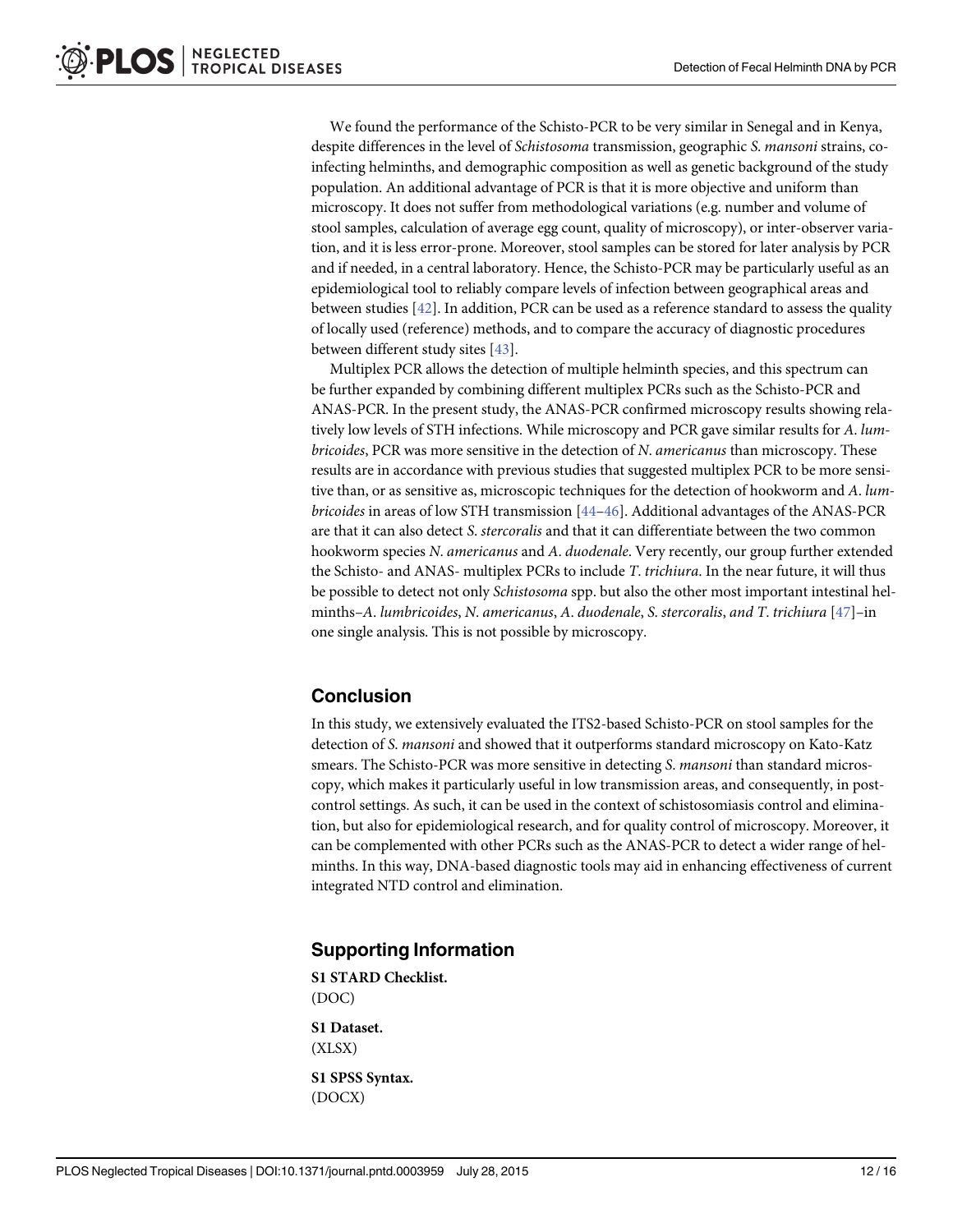# <span id="page-12-0"></span>Acknowledgments

We gratefully thank the population of Ndieumeul and Diokhor Tack and the village chiefs, Daoure Mbaye and Daouda Pene, for their hospitality and participation in this study in Senegal. This study would not have been possible without the field workers in Richard Toll, Abdoulaye Yague, Mankeur Diop, Moussa Wade and Ngary Sy, who helped with the sample collection and did excellent microscopic analysis. We would also like to thank the medical staff of the Health Centre in Richard Toll, Senegal. We also appreciate the support from the Ministry of Education; the head teachers, health teachers and pupils in each of the Kenyan schools that participated in this study. We thank Maurice Ombok for his assistance in the collection of GIS data and analysis. In a special way, we thank all the POC field, lab and data staff for their hard work in order for this work to be completed. We acknowledge Dr. J.J. Verweij for development and implementation of the Schistosoma PCR employed. The views presented in this paper are those of the authors and do not necessarily represent the views of the Centers for Disease Control and Prevention. This paper is published with the permission of the Director of the Kenya Medical Research Institute.

# Author Contributions

Conceived and designed the experiments: LvL KP SM DMSK WES. Performed the experiments: LM MM EB EAO. Analyzed the data: LM LvL KP. Contributed reagents/materials/analysis tools: SM KP WES. Wrote the paper: LM LvL KP.

# References

- [1.](#page-1-0) WHO (2013) Schistosomiasis: progress report 2001–2011, strategic plan 2012–2020.
- [2.](#page-1-0) Lamberton PH, Kabatereine NB, Oguttu DW, Fenwick A, Webster JP (2014) Sensitivity and Specificity of Multiple Kato-Katz Thick Smears and a Circulating Cathodic Antigen Test for Schistosoma mansoni Diagnosis Pre- and Post-repeated-Praziquantel Treatment. PLoS Negl Trop Dis 8: e3139. doi: [10.](http://dx.doi.org/10.1371/journal.pntd.0003139) [1371/journal.pntd.0003139](http://dx.doi.org/10.1371/journal.pntd.0003139) PMID: [25211217](http://www.ncbi.nlm.nih.gov/pubmed/25211217)
- [3.](#page-1-0) King CH, Bertsch D (2013) Meta-analysis of urine heme dipstick diagnosis of Schistosoma haematobium infection, including low-prevalence and previously-treated populations. PLoS Negl Trop Dis 7: e2431. doi: [10.1371/journal.pntd.0002431](http://dx.doi.org/10.1371/journal.pntd.0002431) PMID: [24069486](http://www.ncbi.nlm.nih.gov/pubmed/24069486)
- [4.](#page-1-0) Carvalho do Espirito-Santo MC, Pinto PL, Gargioni C, Alvarado-Mora MV, Pagliusi Castilho VL, Pinho JR, de Albuquerque Luna EJ, Borges Gryschek RC (2014) Detection of Schistosoma mansoni antibodies in a low-endemicity area using indirect immunofluorescence and circumoval precipitin test. Am J Trop Med Hyg 90: 1146–1152. doi: [10.4269/ajtmh.13-0746](http://dx.doi.org/10.4269/ajtmh.13-0746) PMID: [24639303](http://www.ncbi.nlm.nih.gov/pubmed/24639303)
- [5.](#page-1-0) Noya O, Alarcon de NB, Losada S, Colmenares C, Guzman C, Lorenzo MA, Bermudez H (2002) Laboratory diagnosis of Schistosomiasis in areas of low transmission: a review of a line of research. Mem Inst Oswaldo Cruz 97 Suppl 1: 167–169. PMID: [12426614](http://www.ncbi.nlm.nih.gov/pubmed/12426614)
- [6.](#page-1-0) Glinz D, Silue KD, Knopp S, Lohourignon LK, Yao KP, Steinmann P, Rinaldi L, Cringoli G, N'goran EK, Utzinger J (2010) Comparing diagnostic accuracy of Kato-Katz, Koga agar plate, ether-concentration, and FLOTAC for Schistosoma mansoni and soil-transmitted helminths. PLoS Negl Trop Dis 4: e754. doi: [10.1371/journal.pntd.0000754](http://dx.doi.org/10.1371/journal.pntd.0000754) PMID: [20651931](http://www.ncbi.nlm.nih.gov/pubmed/20651931)
- [7.](#page-1-0) van Dam GJ, Wichers JH, Ferreira TM, Ghati D, van Amerongen A, Deelder AM (2004) Diagnosis of schistosomiasis by reagent strip test for detection of circulating cathodic antigen. J Clin Microbiol 42: 5458–5461. PMID: [15583265](http://www.ncbi.nlm.nih.gov/pubmed/15583265)
- [8.](#page-1-0) Utzinger J, Becker SL, van Lieshout L, van Dam GJ, Knopp S (2015) New diagnostic tools in schistosomiasis. Clin Microbiol Infect.
- [9.](#page-2-0) Verweij JJ, Stensvold CR (2014) Molecular testing for clinical diagnosis and epidemiological investiga-tions of intestinal parasitic infections. Clin Microbiol Rev 27: 371-418. doi: [10.1128/CMR.00122-13](http://dx.doi.org/10.1128/CMR.00122-13) PMID: [24696439](http://www.ncbi.nlm.nih.gov/pubmed/24696439)
- [10.](#page-9-0) Pontes LA, Oliveira MC, Katz N, Dias-Neto E, Rabello A (2003) Comparison of a polymerase chain reaction and the Kato-Katz technique for diagnosing infection with Schistosoma mansoni. Am J Trop Med Hyg 68: 652–656. PMID: [12887022](http://www.ncbi.nlm.nih.gov/pubmed/12887022)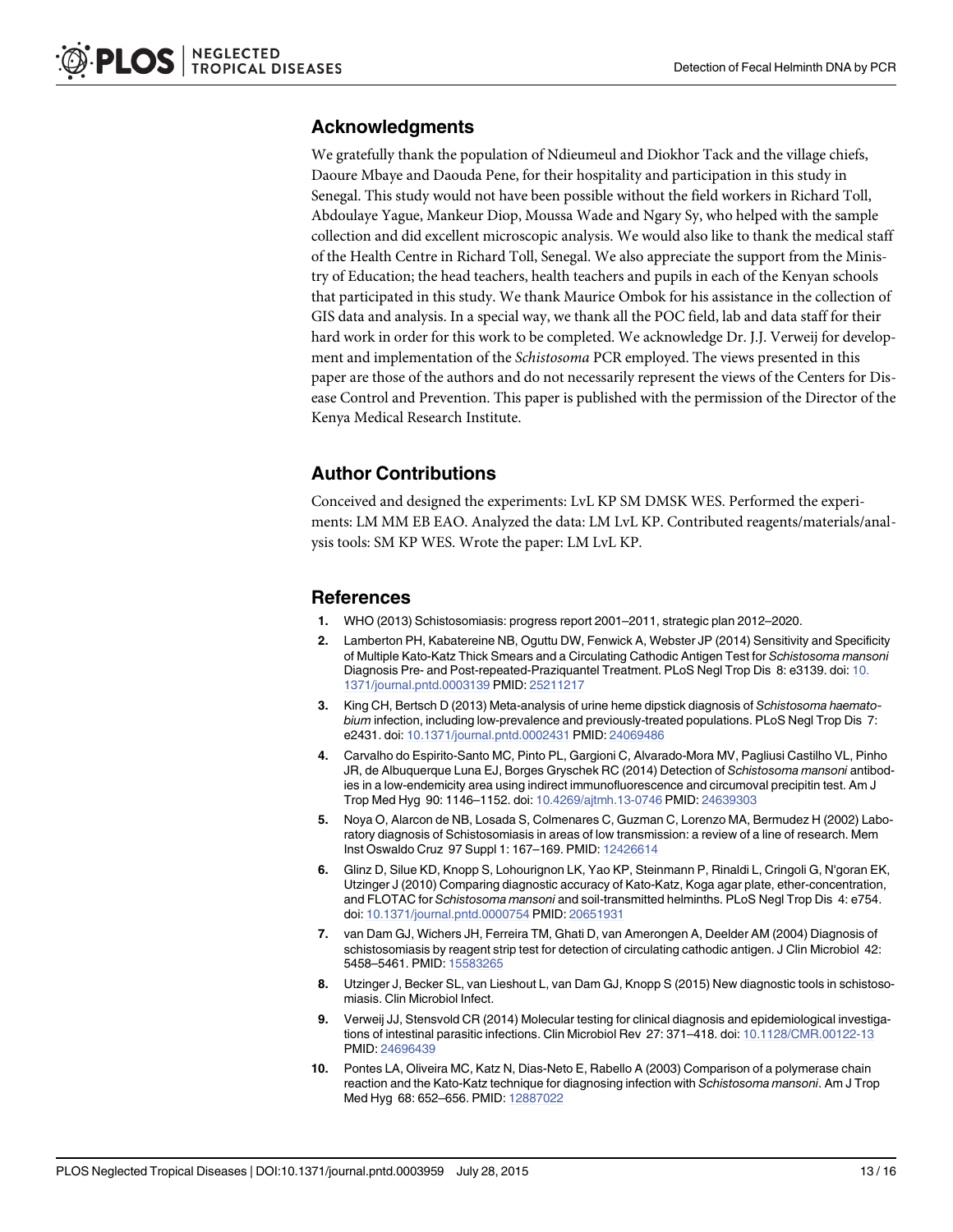- <span id="page-13-0"></span>11. Gobert GN, Chai M, Duke M, McManus DP (2005) Copro-PCR based detection of Schistosoma eggs using mitochondrial DNA markers. Mol Cell Probes 19: 250–254. PMID: [16038793](http://www.ncbi.nlm.nih.gov/pubmed/16038793)
- [12.](#page-3-0) ten Hove RJ, Verweij JJ, Vereecken K, Polman K, Dieye L, van Lieshout L (2008) Multiplex real-time PCR for the detection and quantification of Schistosoma mansoni and S. haematobium infection in stool samples collected in northern Senegal. Trans R Soc Trop Med Hyg 102: 179-185. doi: [10.1016/j.](http://dx.doi.org/10.1016/j.trstmh.2007.10.011) [trstmh.2007.10.011](http://dx.doi.org/10.1016/j.trstmh.2007.10.011) PMID: [18177680](http://www.ncbi.nlm.nih.gov/pubmed/18177680)
- [13.](#page-9-0) Gomes LI, Marques LH, Enk MJ, Coelho PM, Rabello A (2009) Further evaluation of an updated PCR assay for the detection of Schistosoma mansoni DNA in human stool samples. Mem Inst Oswaldo Cruz 104: 1194–1196. PMID: [20140385](http://www.ncbi.nlm.nih.gov/pubmed/20140385)
- 14. Gomes LI, Dos Santos Marques LH, Enk MJ, de Oliveira MC, Coelho PM, Rabello A (2010) Development and evaluation of a sensitive PCR-ELISA system for detection of Schistosoma infection in feces. PLoS Negl Trop Dis 4: e664. doi: [10.1371/journal.pntd.0000664](http://dx.doi.org/10.1371/journal.pntd.0000664) PMID: [20421918](http://www.ncbi.nlm.nih.gov/pubmed/20421918)
- 15. Oliveira LM, Santos HL, Goncalves MM, Barreto MG, Peralta JM (2010) Evaluation of polymerase chain reaction as an additional tool for the diagnosis of low-intensity Schistosoma mansoni infection. Diagn Microbiol Infect Dis 68: 416–421. doi: [10.1016/j.diagmicrobio.2010.07.016](http://dx.doi.org/10.1016/j.diagmicrobio.2010.07.016) PMID: [20884153](http://www.ncbi.nlm.nih.gov/pubmed/20884153)
- 16. Cnops L, Tannich E, Polman K, Clerinx J, Van Esbroeck M (2012) Schistosoma real-time PCR as diagnostic tool for international travellers and migrants. Trop Med Int Health 17: 1208–1216. doi: [10.1111/j.](http://dx.doi.org/10.1111/j.1365-3156.2012.03060.x) [1365-3156.2012.03060.x](http://dx.doi.org/10.1111/j.1365-3156.2012.03060.x) PMID: [22882536](http://www.ncbi.nlm.nih.gov/pubmed/22882536)
- [17.](#page-9-0) Espirito-Santo MC, Alvarado-Mora MV, Dias-Neto E, Botelho-Lima LS, Moreira JP, Amorim M, Pinto PL, Heath AR, Castilho VL, Goncalves EM, Luna EJ, Carrilho FJ, Pinho JR, Gryschek RC (2014) Evaluation of real-time PCR assay to detect Schistosoma mansoni infections in a low endemic setting. BMC Infect Dis 14: 558. doi: [10.1186/s12879-014-0558-4](http://dx.doi.org/10.1186/s12879-014-0558-4) PMID: [25338651](http://www.ncbi.nlm.nih.gov/pubmed/25338651)
- [18.](#page-2-0) Schwarz NG, Rakotozandrindrainy R, Heriniaina JN, Randriamampionona N, Hahn A, Hogan B, Frickmann H, Dekker D, Poppert S, Razafindrabe T, Rakotondrainiarivelo JP, May J, Hagen RM (2014) Schistosoma mansoni in schoolchildren in a Madagascan highland school assessed by PCR and sedimentation microscopy and Bayesian estimation of sensitivities and specificities. Acta Trop 134: 89–94. doi: [10.1016/j.actatropica.2014.03.003](http://dx.doi.org/10.1016/j.actatropica.2014.03.003) PMID: [24657847](http://www.ncbi.nlm.nih.gov/pubmed/24657847)
- [19.](#page-2-0) WHO (2006) Preventive chemotherapy in human helminthiasis—Coordinated use of anthelminthic drugs in control interventions: a manual for health professionals and programme managers.
- [20.](#page-2-0) Meurs L, Mbow M, Vereecken K, Menten J, Mboup S, Polman K (2012) Epidemiology of mixed Schistosoma mansoni and Schistosoma haematobium infections in northern Senegal. Int J Parasitol 42: 305-311. doi: [10.1016/j.ijpara.2012.02.002](http://dx.doi.org/10.1016/j.ijpara.2012.02.002) PMID: [22366733](http://www.ncbi.nlm.nih.gov/pubmed/22366733)
- 21. Meurs L, Mbow M, Vereecken K, Menten J, Mboup S, Polman K (2012) Bladder Morbidity and Hepatic Fibrosis in Mixed Schistosoma haematobium and S. mansoni Infections: A Population-Wide Study in Northern Senegal. PLoS Negl Trop Dis 6: e1829. doi: [10.1371/journal.pntd.0001829](http://dx.doi.org/10.1371/journal.pntd.0001829) PMID: [23029589](http://www.ncbi.nlm.nih.gov/pubmed/23029589)
- [22.](#page-2-0) Meurs L, Mbow M, Boon N, Van den Broeck F, Vereecken K, Dieye TN, Abatih E, Huyse T, Mboup S, Polman K (2013) Micro-Geographical Heterogeneity in Schistosoma mansoni and S. haematobium Infection and Morbidity in a Co-Endemic Community in Northern Senegal. PLoS Negl Trop Dis 7: e2608. doi: [10.1371/journal.pntd.0002608](http://dx.doi.org/10.1371/journal.pntd.0002608) PMID: [24386499](http://www.ncbi.nlm.nih.gov/pubmed/24386499)
- [23.](#page-2-0) Colley DG, Binder S, Campbell C, King CH, Tchuem Tchuente LA, N'goran EK, Erko B, Karanja DM, Kabatereine NB, van Lieshout L, Rathbun S (2013) A five-country evaluation of a point-of-care circulating cathodic antigen urine assay for the prevalence of Schistosoma mansoni. Am J Trop Med Hyg 88: 426–432. doi: [10.4269/ajtmh.12-0639](http://dx.doi.org/10.4269/ajtmh.12-0639) PMID: [23339198](http://www.ncbi.nlm.nih.gov/pubmed/23339198)
- [24.](#page-3-0) Katz N, Chaves A, Pellegrino J (1972) A simple device for quantitative stool thick-smear technique in Schistosomiasis mansoni. Rev Inst Med Trop Sao Paulo 14: 397–400. PMID: [4675644](http://www.ncbi.nlm.nih.gov/pubmed/4675644)
- [25.](#page-3-0) WHO (1991) Basic laboratory methods in medical parasitology. Geneva: World Health Organization.
- [26.](#page-3-0) Polderman AM, Mpamila K, Manshande JP, Bouwhuis-Hoogerwerf ML (1985) Methodology and interpretation of parasitological surveillance of intestinal schistosomiasis in Maniema, Kivu Province, Zaire. Ann Soc Belg Med Trop 65: 243–249. PMID: [3935059](http://www.ncbi.nlm.nih.gov/pubmed/3935059)
- [27.](#page-3-0) Verweij JJ, Pit DS, van Lieshout L, Baeta SM, Dery GD, Gasser RB, Polderman AM (2001) Determining the prevalence of Oesophagostomum bifurcum and Necator americanus infections using specific PCR amplification of DNA from faecal samples. Trop Med Int Health 6: 726-731. PMID: [11555440](http://www.ncbi.nlm.nih.gov/pubmed/11555440)
- [28.](#page-3-0) Niesters HG (2002) Clinical virology in real time. J Clin Virol 25 Suppl 3: S3–12. PMID: [12467772](http://www.ncbi.nlm.nih.gov/pubmed/12467772)
- [29.](#page-3-0) Obeng BB, Aryeetey YA, de Dood CJ, Amoah AS, Larbi IA, Deelder AM, Yazdanbakhsh M, Hartgers FC, Boakye DA, Verweij JJ, van Dam GJ, van Lieshout L (2008) Application of a circulating-cathodicantigen (CCA) strip test and real-time PCR, in comparison with microscopy, for the detection of Schistosoma haematobium in urine samples from Ghana. Ann Trop Med Parasitol 102: 625–633. doi: [10.](http://dx.doi.org/10.1179/136485908X337490) [1179/136485908X337490](http://dx.doi.org/10.1179/136485908X337490) PMID: [18817603](http://www.ncbi.nlm.nih.gov/pubmed/18817603)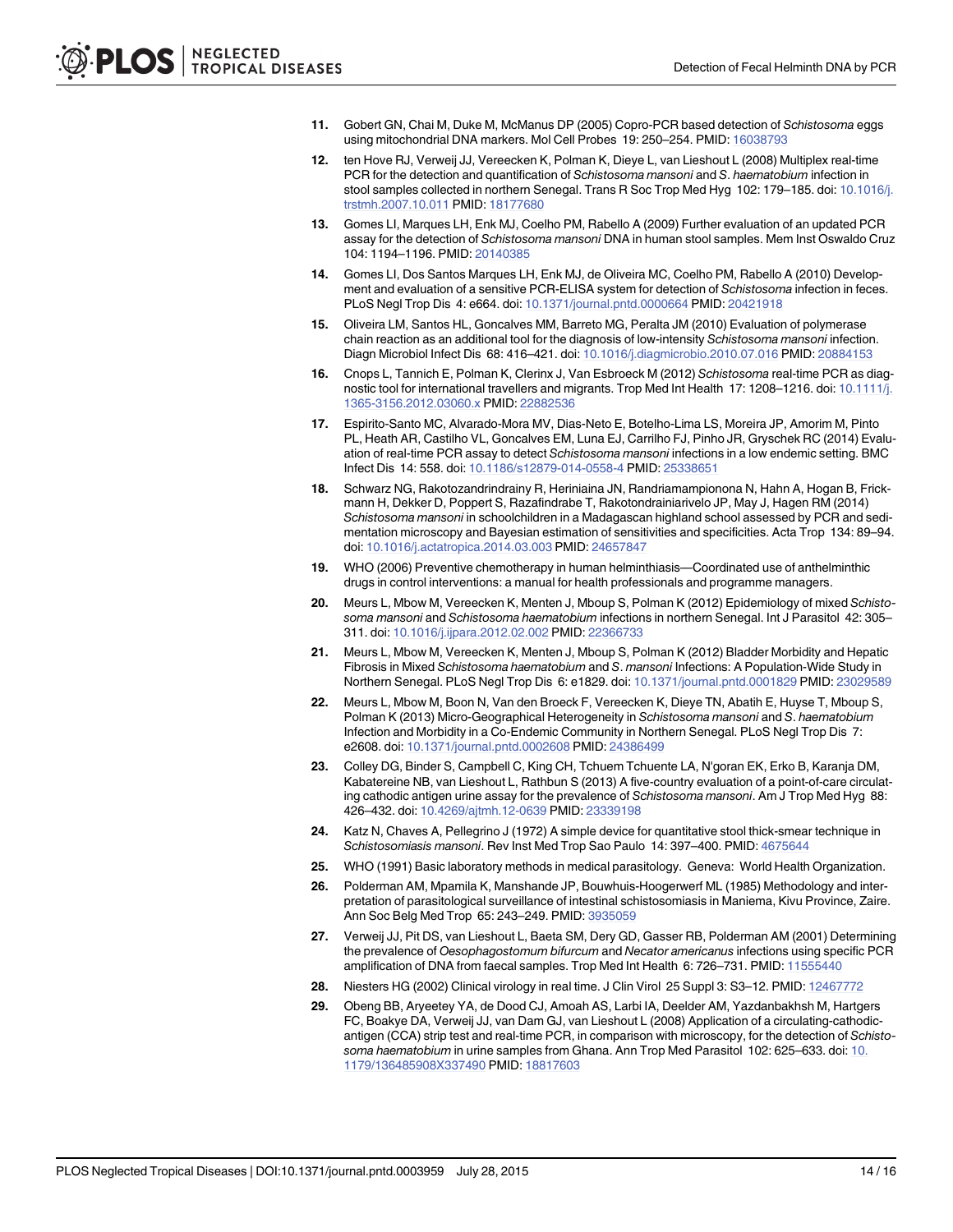- <span id="page-14-0"></span>[30.](#page-3-0) Pillay P, Taylor M, Zulu SG, Gundersen SG, Verweij JJ, Hoekstra P, Brienen EA, Kleppa E, Kjetland EF, van Lieshout L (2014) Real-Time Polymerase Chain Reaction for Detection of Schistosoma DNA in Small-Volume Urine Samples Reflects Focal Distribution of Urogenital Schistosomiasis in Primary School Girls in KwaZulu Natal, South Africa. Am J Trop Med Hyg 90: 546–552. doi: [10.4269/ajtmh.13-](http://dx.doi.org/10.4269/ajtmh.13-0406) [0406](http://dx.doi.org/10.4269/ajtmh.13-0406) PMID: [24470560](http://www.ncbi.nlm.nih.gov/pubmed/24470560)
- [31.](#page-3-0) Wiria AE, Prasetyani MA, Hamid F, Wammes LJ, Lell B, Ariawan I, Uh HW, Wibowo H, Djuardi Y, Wahyuni S, Sutanto I, May L, Luty AJ, Verweij JJ, Sartono E, Yazdanbakhsh M, Supali T (2010) Does treatment of intestinal helminth infections influence malaria? Background and methodology of a longitudinal study of clinical, parasitological and immunological parameters in Nangapanda, Flores, Indonesia (ImmunoSPIN Study). BMC Infect Dis 10: 77. doi: [10.1186/1471-2334-10-77](http://dx.doi.org/10.1186/1471-2334-10-77) PMID: [20338054](http://www.ncbi.nlm.nih.gov/pubmed/20338054)
- [32.](#page-8-0) Betson M, Sousa-Figueiredo JC, Kabatereine NB, Stothard JR (2013) New insights into the molecular epidemiology and population genetics of Schistosoma mansoni in Ugandan pre-school children and mothers. PLoS Negl Trop Dis 7: e2561. doi: [10.1371/journal.pntd.0002561](http://dx.doi.org/10.1371/journal.pntd.0002561) PMID: [24349589](http://www.ncbi.nlm.nih.gov/pubmed/24349589)
- [33.](#page-9-0) Allam AF, Kader O, Zaki A, Shehab AY, Farag HF (2009) Assessing the marginal error in diagnosis and cure of Schistosoma mansoni in areas of low endemicity using Percoll and PCR techniques. Trop Med Int Health 14: 316–321. doi: [10.1111/j.1365-3156.2009.02225.x](http://dx.doi.org/10.1111/j.1365-3156.2009.02225.x) PMID: [19278527](http://www.ncbi.nlm.nih.gov/pubmed/19278527)
- 34. Pontes LA, Dias-Neto E, Rabello A (2002) Detection by polymerase chain reaction of Schistosoma mansoni DNA in human serum and feces. Am J Trop Med Hyg 66: 157–162. PMID: [12135287](http://www.ncbi.nlm.nih.gov/pubmed/12135287)
- 35. Carvalho GC, Marques LH, Gomes LI, Rabello A, Ribeiro LC, Scopel KK, Tibirica SH, Coimbra ES, Abramo C (2012) Polymerase chain reaction for the evaluation of Schistosoma mansoni infection in two low endemicity areas of Minas Gerais, Brazil. Mem Inst Oswaldo Cruz 107: 899–902. PMID: [23147146](http://www.ncbi.nlm.nih.gov/pubmed/23147146)
- 36. Espirito-Santo MC, Alvarado-Mora MV, Pinto PL, Carrilho FJ, Pinho JR, Gryschek RC (2012) Two sequential PCR amplifications for detection of Schistosoma mansoni in stool samples with low parasite load. Rev Inst Med Trop Sao Paulo 54: 245–248. PMID: [22983286](http://www.ncbi.nlm.nih.gov/pubmed/22983286)
- [37.](#page-9-0) Espirito-Santo MC, Alvarado-Mora MV, Pinto PL, de BT, Botelho-Lima L, Heath AR, Amorim MG, Dias-Neto E, Chieffi PP, Pinho JR, Carrilho FJ, Luna EJ, Gryschek RC (2014) Detection of Schistosoma mansoni infection by TaqMan(R) Real-Time PCR in a hamster model. Exp Parasitol 143: 83–89. doi: [10.1016/j.exppara.2014.05.013](http://dx.doi.org/10.1016/j.exppara.2014.05.013) PMID: [24858959](http://www.ncbi.nlm.nih.gov/pubmed/24858959)
- [38.](#page-10-0) Rabello AL (1992) Parasitological diagnosis of schistosomiasis mansoni: fecal examination and rectal biopsy. Mem Inst Oswaldo Cruz 87 Suppl 4: 325–331. PMID: [1343918](http://www.ncbi.nlm.nih.gov/pubmed/1343918)
- [39.](#page-10-0) de Vlas SJ, Gryseels B, Van Oortmarssen GJ, Polderman AM, Habbema JD (1992) A model for variations in single and repeated egg counts in Schistosoma mansoni infections. Parasitology 104 (Pt 3): 451–460.
- [40.](#page-10-0) Engels D, Sinzinkayo E, de Vlas SJ, Gryseels B (1997) Intraspecimen fecal egg count variation in Schistosoma mansoni infection. Am J Trop Med Hyg 57: 571–577. PMID: [9392598](http://www.ncbi.nlm.nih.gov/pubmed/9392598)
- [41.](#page-10-0) Gordon CA, Acosta LP, Gobert GN, Olveda RM, Ross AG, Williams GM, Gray DJ, Harn D, Li Y, McManus DP (2015) Real-time PCR demonstrates high prevalence of Schistosoma japonicum in the Philippines: implications for surveillance and control. PLoS Negl Trop Dis 9: e0003483. doi: [10.1371/journal.](http://dx.doi.org/10.1371/journal.pntd.0003483) [pntd.0003483](http://dx.doi.org/10.1371/journal.pntd.0003483) PMID: [25606851](http://www.ncbi.nlm.nih.gov/pubmed/25606851)
- [42.](#page-11-0) van Lieshout L, Yazdanbakhsh M (2013) Landscape of neglected tropical diseases: getting it right. Lancet Infect Dis 13: 469–470. doi: [10.1016/S1473-3099\(13\)70094-X](http://dx.doi.org/10.1016/S1473-3099(13)70094-X) PMID: [23562237](http://www.ncbi.nlm.nih.gov/pubmed/23562237)
- [43.](#page-11-0) Schwarz NG, Rakotozandrindrainy R, Heriniaina JN, Randriamampionona N, Hahn A, Hogan B, Frickmann H, Dekker D, Poppert S, Razafindrabe T, Rakotondrainiarivelo JP, May J, Hagen RM (2014) Schistosoma mansoni in schoolchildren in a Madagascan highland school assessed by PCR and sedimentation microscopy and Bayesian estimation of sensitivities and specificities. Acta Trop 134C: 89– 94.
- [44.](#page-11-0) van Mens SP, Aryeetey Y, Yazdanbakhsh M, van Lieshout L, Boakye D, Verweij JJ (2013) Comparison of real-time PCR and Kato smear microscopy for the detection of hookworm infections in three consecutive faecal samples from schoolchildren in Ghana. Trans R Soc Trop Med Hyg 107: 269–271. doi: [10.1093/trstmh/trs094](http://dx.doi.org/10.1093/trstmh/trs094) PMID: [23426113](http://www.ncbi.nlm.nih.gov/pubmed/23426113)
- 45. Basuni M, Mohamed Z, Ahmad M, Zakaria NZ, Noordin R (2012) Detection of selected intestinal helminths and protozoa at Hospital Universiti Sains Malaysia using multiplex real-time PCR. Trop Biomed 29: 434–442. PMID: [23018507](http://www.ncbi.nlm.nih.gov/pubmed/23018507)
- [46.](#page-11-0) Knopp S, Salim N, Schindler T, Karagiannis Voules DA, Rothen J, Lweno O, Mohammed AS, Singo R, Benninghoff M, Nsojo AA, Genton B, Daubenberger C (2014) Diagnostic accuracy of Kato-Katz, FLO-TAC, Baermann, and PCR methods for the detection of light-intensity hookworm and Strongyloides stercoralis infections in Tanzania. Am J Trop Med Hyg 90: 535–545. doi: [10.4269/ajtmh.13-0268](http://dx.doi.org/10.4269/ajtmh.13-0268) PMID: [24445211](http://www.ncbi.nlm.nih.gov/pubmed/24445211)